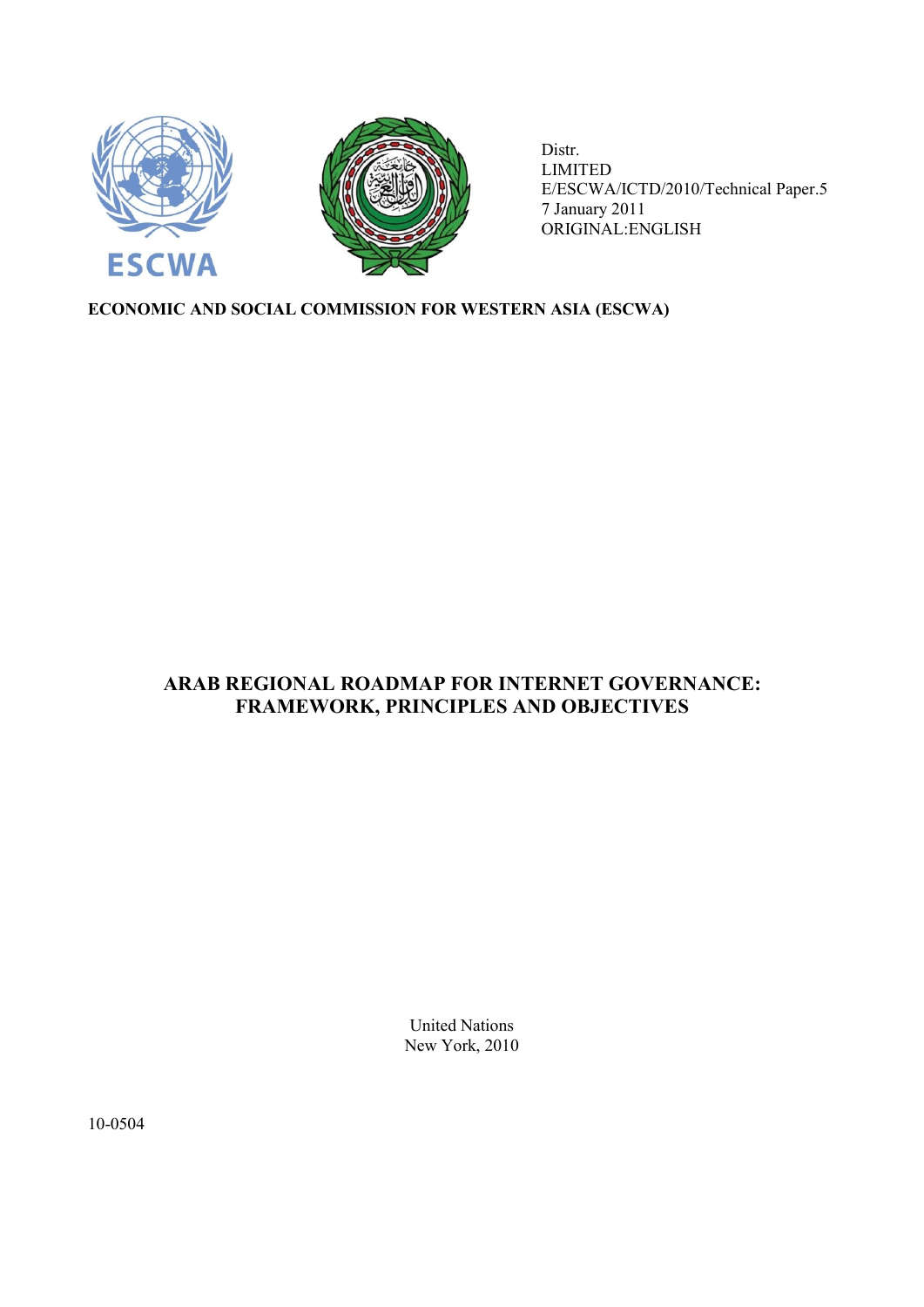# **Preface**

Five global events held by the Internet Governance Forum (IGF) have shown it to be a suitable discussion medium wherein all stakeholders can exchange expertise and plan the way forward. At the fifth IGF held in September 2010, consensus was reached on the need to renew the mandate for five more years. Despite its non-binding nature, the IGF has been an important pillar in the policymaking process of Internet governance and has provided an opportunity for cooperation between different stakeholders. General Assembly resolution A/RES/64/187, on information and communication technologies for development, justifies the need for renewing the IGF mandate for five more years.

In order to ensure appropriate participation and positioning of the Arab region in the Internet governance arena, Arab countries need to make far-reaching commitments and develop policy measures. There is, thus, a need for a shared regional vision of Internet governance and a shared understanding which can aid these countries transform the threats and challenges of the Internet into opportunities for development.

The Arab Regional Roadmap for Internet Governance was envisioned by the Economic and Social Commission for Western Asia (ESCWA) to fulfil this need, by presenting a clear strategic framework for tackling Internet governance matters from a regional perspective. It is the result of multi-stakeholder involvement, including ESCWA and the League of Arab States as regional organizations, governments, the private sector and civil society. During 2010, the Roadmap developed through several stages, advancing from one version to another through this involvement. It was first posted online<sup>1</sup> for public viewing and commenting during August 2010 and then presented at IGF-V. The Roadmap was finally discussed and deliberated in detail at the Expert Group Meeting on the Regional Roadmap for Internet Governance (25-26 October 2010) that was held at the United Nations House in collaboration with the League of Arab States, and was formally adopted by its participants and included as a key item in the Call of Arab Stakeholders that the group formulated and launched.<sup>2</sup>

1

<sup>&</sup>lt;sup>1</sup> Information Society Portal for the ESCWA Region (ISPER). Available at:<http://isper.escwa.un.org/InternetGovernance/> tabid/153/language/en-US/Default.aspx.

<sup>&</sup>lt;sup>2</sup> The Call of Arab Stakeholders is available in Arabic at: http://css.escwa.org.lb/ictd/1301/16.pdf.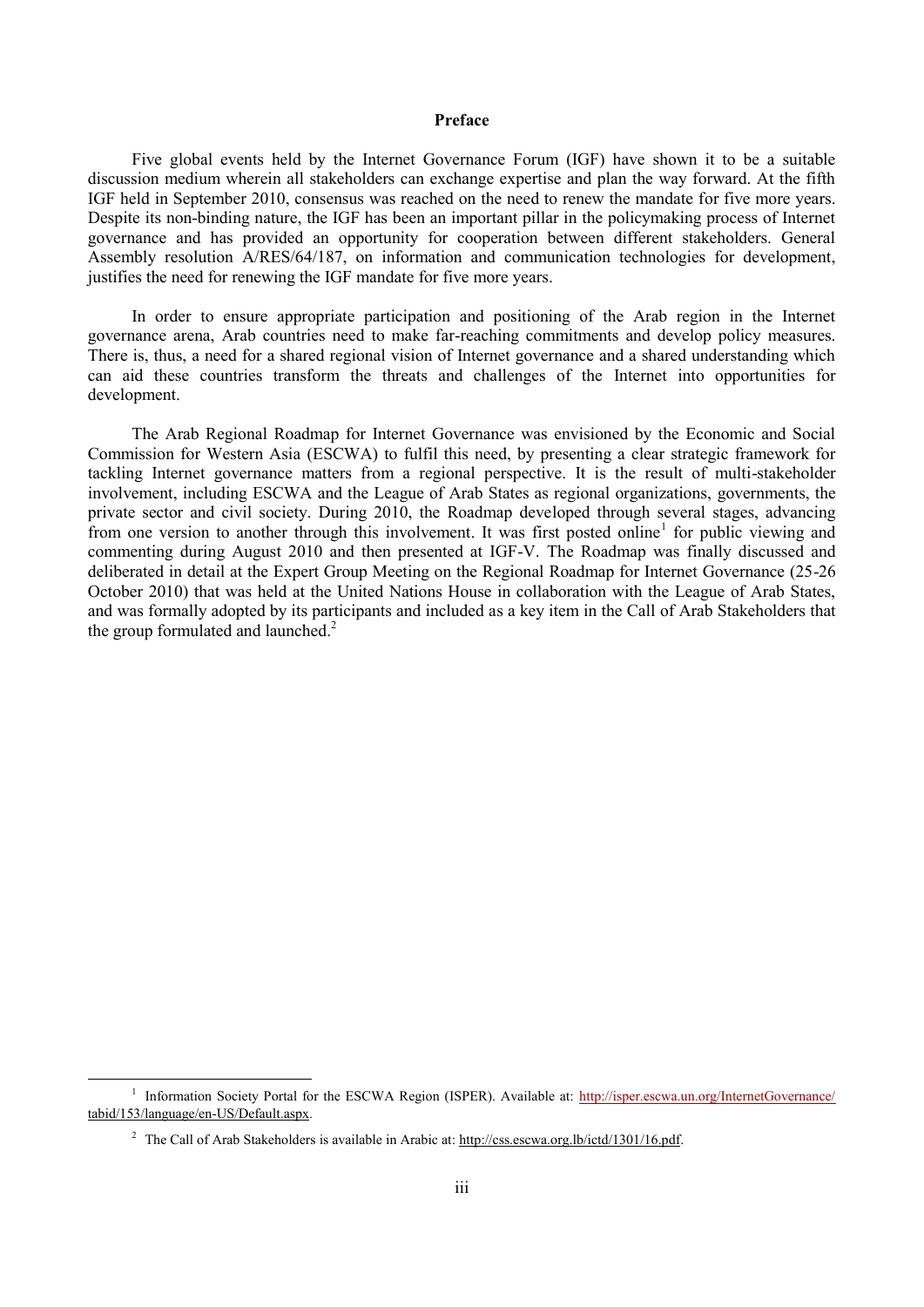|                                                                                      | Page |
|--------------------------------------------------------------------------------------|------|
|                                                                                      |      |
| Chapter                                                                              |      |
|                                                                                      |      |
|                                                                                      |      |
|                                                                                      |      |
|                                                                                      |      |
|                                                                                      |      |
|                                                                                      |      |
|                                                                                      |      |
|                                                                                      |      |
| VI. SUBPROGRAMME 2: CRITICAL INTERNET RESOURCES                                      |      |
|                                                                                      |      |
| VIII. SUBPROGRAMME 4: CULTURAL AND LINGUISTIC DIVERSITY                              |      |
|                                                                                      |      |
|                                                                                      |      |
|                                                                                      |      |
| <b>LIST OF TABLES</b>                                                                |      |
| 1.                                                                                   |      |
| 2.<br>3.<br>4.<br>5.<br>6.                                                           |      |
| 7.                                                                                   |      |
| <b>LIST OF FIGURES</b>                                                               |      |
|                                                                                      |      |
| <b>LIST OF BOXES</b>                                                                 |      |
| 1.                                                                                   |      |
| Guidelines for the implementation and progress monitoring of the Arab Regional<br>2. |      |
| 3.                                                                                   |      |

# **CONTENTS**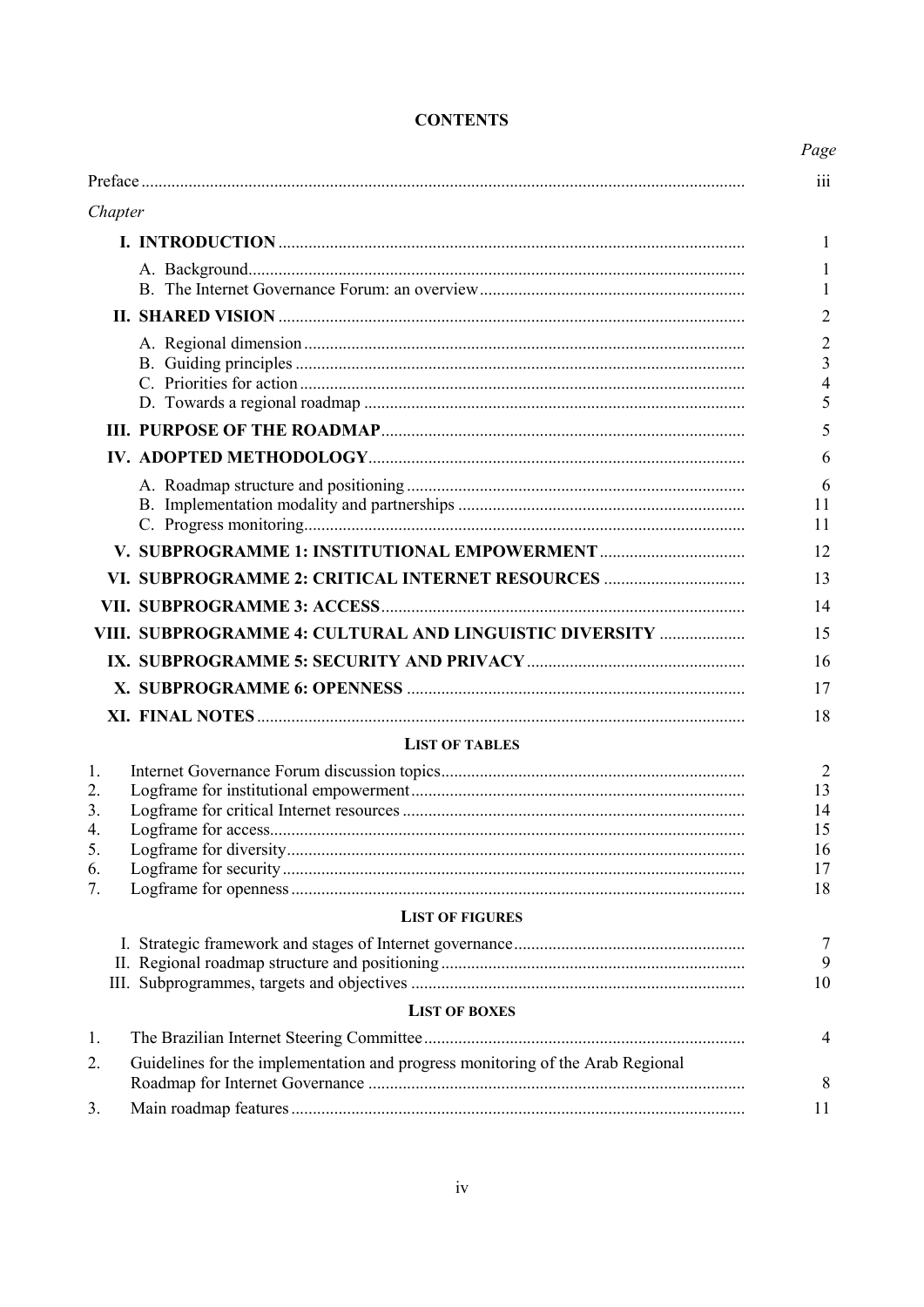# **I. INTRODUCTION**

### A. BACKGROUND

The World Summit on the Information Society (WSIS) was organized by the United Nations in two phases: the first in Geneva in 2003 and the second in Tunis in 2005. The main objective of the WSIS was to develop a common vision and understanding of the information society and to develop a plan of action for closing the digital divide between developed and developing countries.

The WSIS was a unique opportunity that brought together key players from Government, civil society, and international and regional organizations to discuss and shape the information society and address central issues for its formation related to policymaking, socio-economic development and cultural , ethical and technological concerns.

Nonetheless, the first phase of WSIS did not resolve more controversial issues, such as Internet governance. Accordingly, following the initial meeting, a Working Group on Internet Governance (WGIG) was formed by the United Nations to plan how to proceed with relevant issues prior to the second phase. As a result of the WSIS second phase, and in order to address the complexities that Internet governance involves, the United Nations Secretary General launched a five-year process, from 2006 until 2010, to annually convene an Internet Governance Forum (IGF).

Realizing the importance of seizing the opportunity that the IGF presents, the Information and Communication Technology Division (ICTD) of ESCWA became involved in the IGF process from its inception. Its most recent publication on the subject was entitled "Internet Governance: Challenges and Opportunities for the ESCWA Member Countries".<sup>3</sup> Published in 2009, the study provides an analytical description of the current situation of Internet governance and the role of involved parties. It elaborates areas that are of most concern to the Arab region and provides relevant guidance for addressing related issues through a set of recommendations, thus making an important contribution to the proceedings of the fourth IGF by compiling the views of a wide array of stakeholders.

### B. THE INTERNET GOVERNANCE FORUM: AN OVERVIEW

Internet Governance is defined as the "development and application by Governments, the private sector and civil society, in their respective roles, of shared principles, norms, rules, decision-making procedures, and programmes that shape the evolution and use of the Internet".<sup>4</sup> The IGF was conceived as an open, transparent and inclusive platform for dialogue by all stakeholders. Five IGFs have convened thus far (see table below for dates and venues). For each, a set of themes and subjects was identified for discussion. The most general and pressing subjects were discussed during the first two IGFs; discussions focused on more detailed topics during the last three. [Table 1](#page-4-0) lists the main themes discussed during the IGFs.

Internet Governance issues are difficult to analyse, discuss and manage because of their complexity and the various approaches of different actors who may be part of the solution. According to consultations pertaining to the IGF, Internet governance issues were first classified into four different themes as shown in the table below: access, diversity, openness and security. However, since 2006, the IGF has evolved, generating feedback every year in a self-reflective process. As a consequence, the original themes proposed in 2006 have developed, intermixed and divided into a new set of topics to think about: managing critical Internet resources (CIR); security, openness and privacy; access and diversity; Internet governance for development; and cloud computing. These were the main themes of discussion at IGF-V, with the last two being new subjects introduced on the agenda.

<sup>&</sup>lt;sup>3</sup> Internet Governance: Challenges and Opportunities for the ESCWA Member Countries (E/ESCWA/ICTD/2009/7).

<sup>4</sup> United Nations, Report of the Working Group on Internet Governance, 2005, para. 10.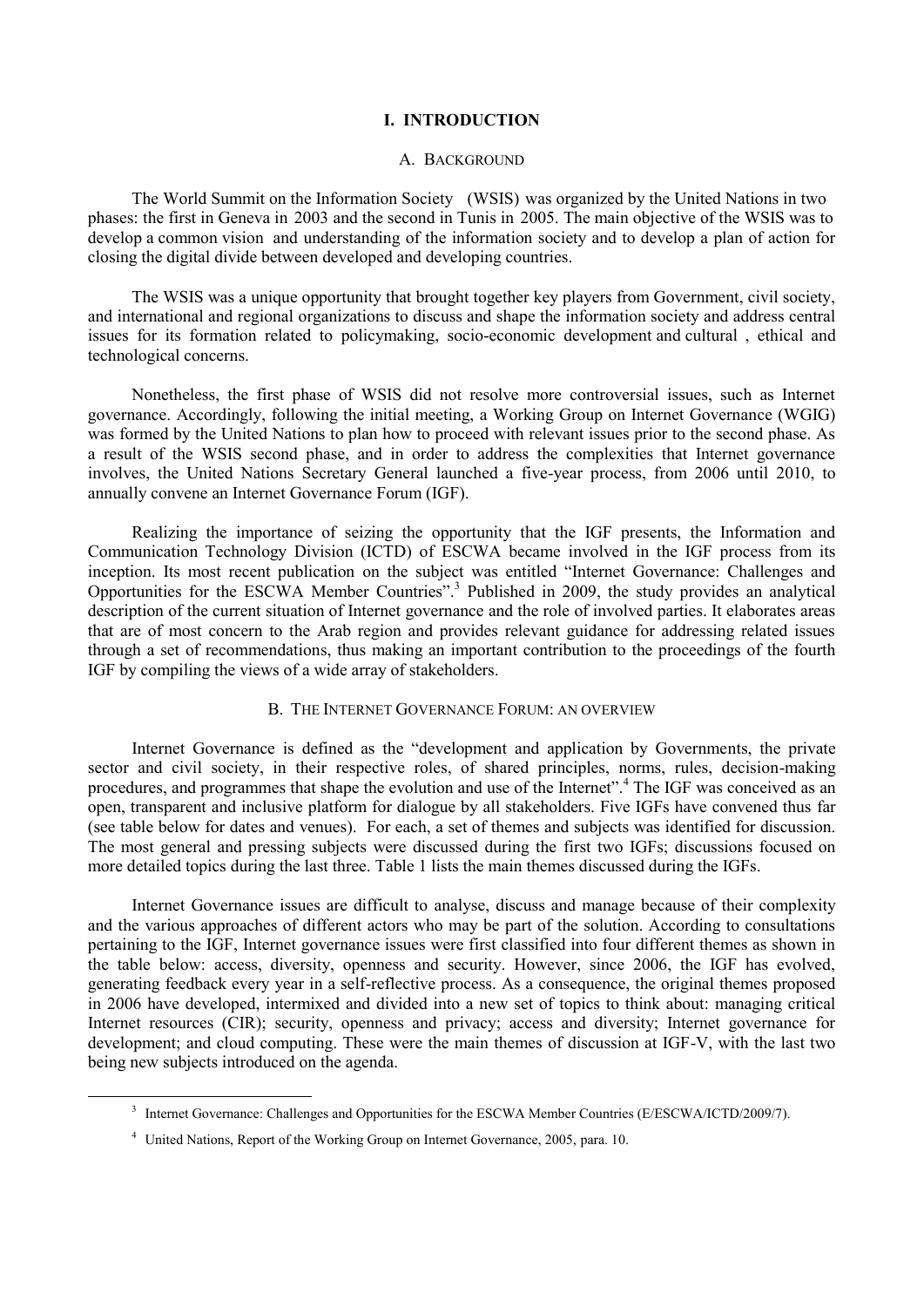<span id="page-4-0"></span>

| IGF-I                                                | IGF-II                                                                                                                              | IGF-III                                                                                                                                     | <b>IGF-IV</b>                                                                                                                                                                                                                             | IGF-V                                                                                                                                                                                                                              |
|------------------------------------------------------|-------------------------------------------------------------------------------------------------------------------------------------|---------------------------------------------------------------------------------------------------------------------------------------------|-------------------------------------------------------------------------------------------------------------------------------------------------------------------------------------------------------------------------------------------|------------------------------------------------------------------------------------------------------------------------------------------------------------------------------------------------------------------------------------|
| Athens,                                              | Rio de Janeiro,                                                                                                                     | Hyderabad,                                                                                                                                  | Sharm el Sheikh,                                                                                                                                                                                                                          | Vilnius,                                                                                                                                                                                                                           |
| 2006                                                 | 2007                                                                                                                                | 2008                                                                                                                                        | 2009                                                                                                                                                                                                                                      | 2010                                                                                                                                                                                                                               |
| • Access<br>Diversity<br><b>Openness</b><br>Security | Access<br>$\bullet$<br>Diversity<br>٠<br><b>Openness</b><br>$\bullet$<br>Security<br>$\bullet$<br>Critical<br>Internet<br>resources | Reaching the next<br>billion<br>Promoting cyber-<br>$\bullet$<br>security and trust<br>Managing critical<br>$\bullet$<br>Internet resources | Managing critical Internet<br>resources<br>Security, openness and<br>privacy<br>• Access and diversity<br>Internet governance in the<br>light of WSIS principles<br>Taking stock and the way<br>forward $-$ on the<br>desirability of the | Managing critical<br>$\bullet$<br>Internet resources<br>Security, openness<br>$\bullet$<br>and privacy<br>Access and diversity<br>$\bullet$<br>Internet governance<br>$\bullet$<br>for development<br>Cloud computing<br>$\bullet$ |
|                                                      |                                                                                                                                     |                                                                                                                                             | continuation of the forum<br>Emerging issues: impact                                                                                                                                                                                      |                                                                                                                                                                                                                                    |
|                                                      |                                                                                                                                     |                                                                                                                                             | of social networks                                                                                                                                                                                                                        |                                                                                                                                                                                                                                    |

TABLE 1. INTERNET GOVERNANCE FORUM DISCUSSION TOPICS

Most of these issues are considered of priority for the Arab region. As to other developing countries and regions of the world, the IGF process is an opportunity for the Arab region to share ideas and foster the Internet's stability, security and development. Although non-binding in nature, it is a medium that influences the policymaking process of Internet governance. However, the least-developed countries have been left out of IGF debates because of various social, economic and political disparities. As a result, custom-made regional meetings are seen as one solution that would serve their interest. Strong support for organizing regional IGFs was witnessed during the participation of the IGF secretariat in open consultations held in February 2008. It was also a chance to announce the first regional East African IGF organized in Kenya after a series of local IGFs held in Kenya, Rwanda, Tanzania and Uganda. The proceedings of this meeting reflected issues of prime concern to the region. Currently, eight regional IGFs have been established in various parts of the world. $5$ 

The fifth Internet Governance Forum, the last in the series of IGFs, stressed the importance of renewing the IGF mandate as a multi-stakeholder platform for dialogue. Discussions focused on a number of topics such as 'the Internet way', a "decentralized open and inclusive multi-stakeholder collaboration that allows for innovation and creativity at the edges".<sup>6</sup> Discussion also refocused on expanding access to the Internet to the next billion users, stressed the importance of migration to Internet protocol version 6 (IPv6), and highlighted the role played by interactive social media in improving access and diversity. Emerging technologies including cloud computing were also examined.

### **II. SHARED VISION**

### A. REGIONAL DIMENSION

The Internet holds great potential for nations and people. It has become the backbone of many industries and sectors in this globalized world. If not properly seized, the Internet will continue to evolve out of the reach of developing countries. The Arab countries must make far-reaching commitments and develop policy measures to ensure an appropriate position of the Arab region in the Internet governance arena. Integrating the Arab region into the global Internet governance process and reaping all foreseen benefits must be sustainable and equitable, fulfil recommendations of the WSIS for building the information society and take into consideration regional strategies and plans of action formulated for this purpose.

<sup>&</sup>lt;sup>5</sup> IGF, available at: www.intgovforum.org/cms/regional-igfs.

 $6$  Draft Chairman's Summary of the Fifth Meeting of the Internet Governance Forum, Vilnius, 2010.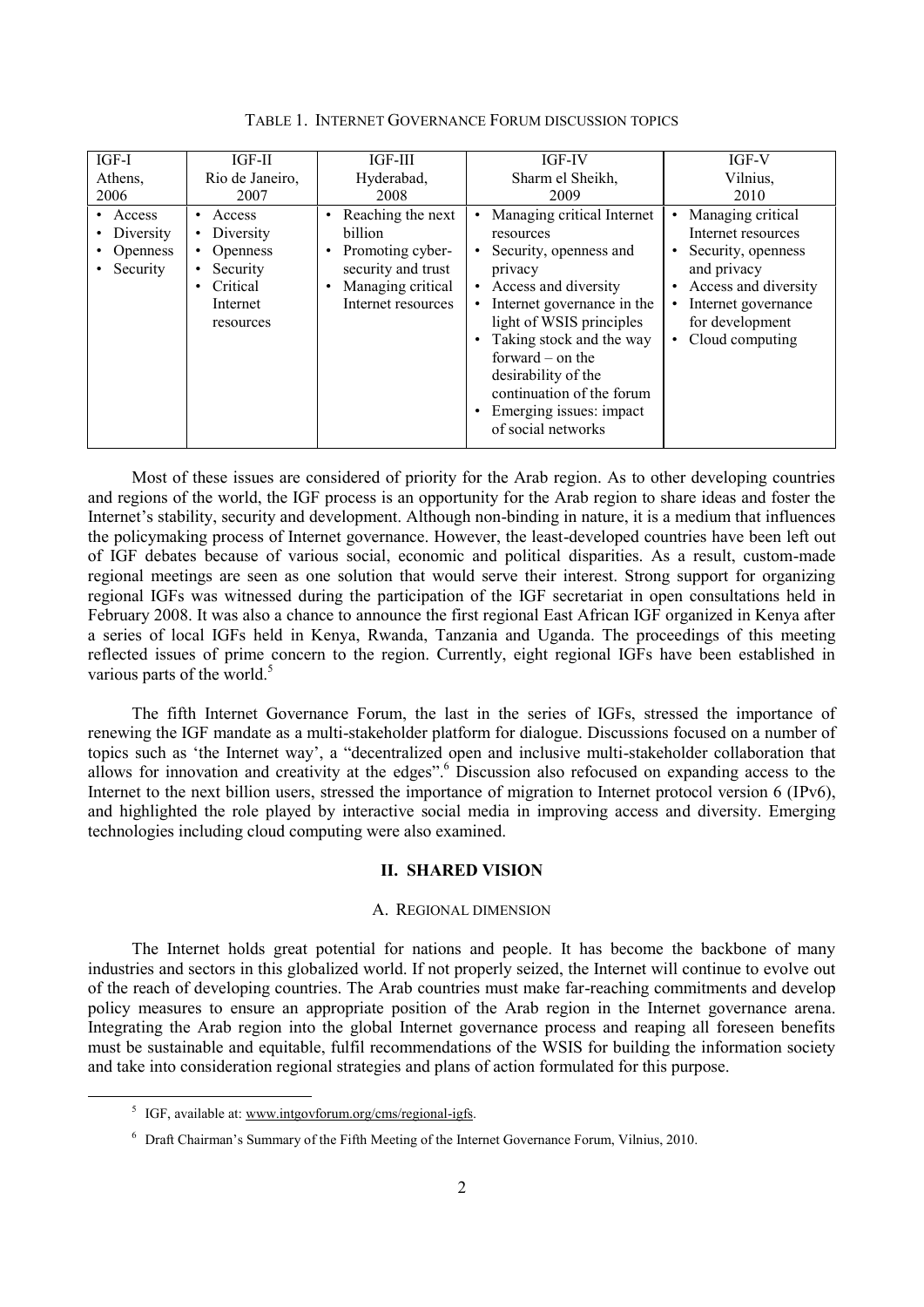The ability to communicate and access information for citizens and nations must be fundamental to the region"s vision, therefore finding ways to ensure that Internet governance directly serves the needs of developing countries is of profound importance.

Such a vision acknowledges the necessity of providing countries with the opportunity to participate in Internet governance and reap its benefits for shaping their future without the risk of losing cultural identity. A shared understanding must help these countries transform the threats and challenges of the Internet into opportunities for development.

# B. GUIDING PRINCIPLES

The guiding principles for Internet governance represent a common understanding of characteristics that define what the Internet should be. Though common for the Arab region, a few national differences may apply. The principles, in alphabetical order, are as follows:

- **Democratic and collaborative governance** should be sought to ensure a transparent and multilateral manner of Internet governance allowing the participation of various segments of society;
- **Functionality, security and stability** of the network must be continuously preserved by adopting technical measures consistent with international standards;
- Innovation is to be sought through promoting the continuous development and widespread dissemination of new technologies and models for access and use;
- **Legal and regulatory frameworks** must preserve the dynamics of the Internet as a space for collaboration;
- **Standardization and interoperability** based on open standards will enable all to participate in the development of the Internet;
- **Unaccountability of the network** implies that all action taken against illicit activity on the network must be aimed at those directly responsible for such activities, and not at the means of access and transport;
- **Universality** of Internet access makes the Internet a tool for human and social development, thereby contributing to the formation of an inclusive and non-discriminatory society.

The above guiding principles were inspired by and modelled after the experience of Brazil, $^7$  and the Principles for the Governance and use of the Internet formulated by the Brazilian Internet Steering Committee, (more details about this committee are in box 1). Brazil"s guiding principles have been acknowledged in many IGF sessions and workshops<sup>8</sup> and the country itself has been described to be "pioneering a model of Internet governance that encourages the effective participation of society in decisions about implementation, administration and use of the network".<sup>9</sup>

<sup>&</sup>lt;sup>7</sup> In 2007, Brazil hosted the second IGF and is currently participating in regionalizing the Internet governance process in Latin America and the Caribbean. These regional efforts fall within the Regional Plan of Action on the Information Society in Latin America and the Caribbean (eLAC2010) to which the Economic Commission for Latin America and the Caribbean (ECLAC) servers as the technical secretariat. ECLAC, Monitoring of the Plan of Action eLAC2010: Advances and challenges of the information society in Latin America and the Caribbean, 2010.

<sup>&</sup>lt;sup>8</sup> IGF-V, 2010. Chairman's Summary (see footnote 6).

<sup>9</sup> Glaser, H. R., *Internet Governance in Brazil; A multi-stakeholder approach,* International Telecommunication Union (ITU). Available at: www.itu.int/itunews/manager/display.asp?lang=en&year=2009&issue=03&ipage=18&ext=html.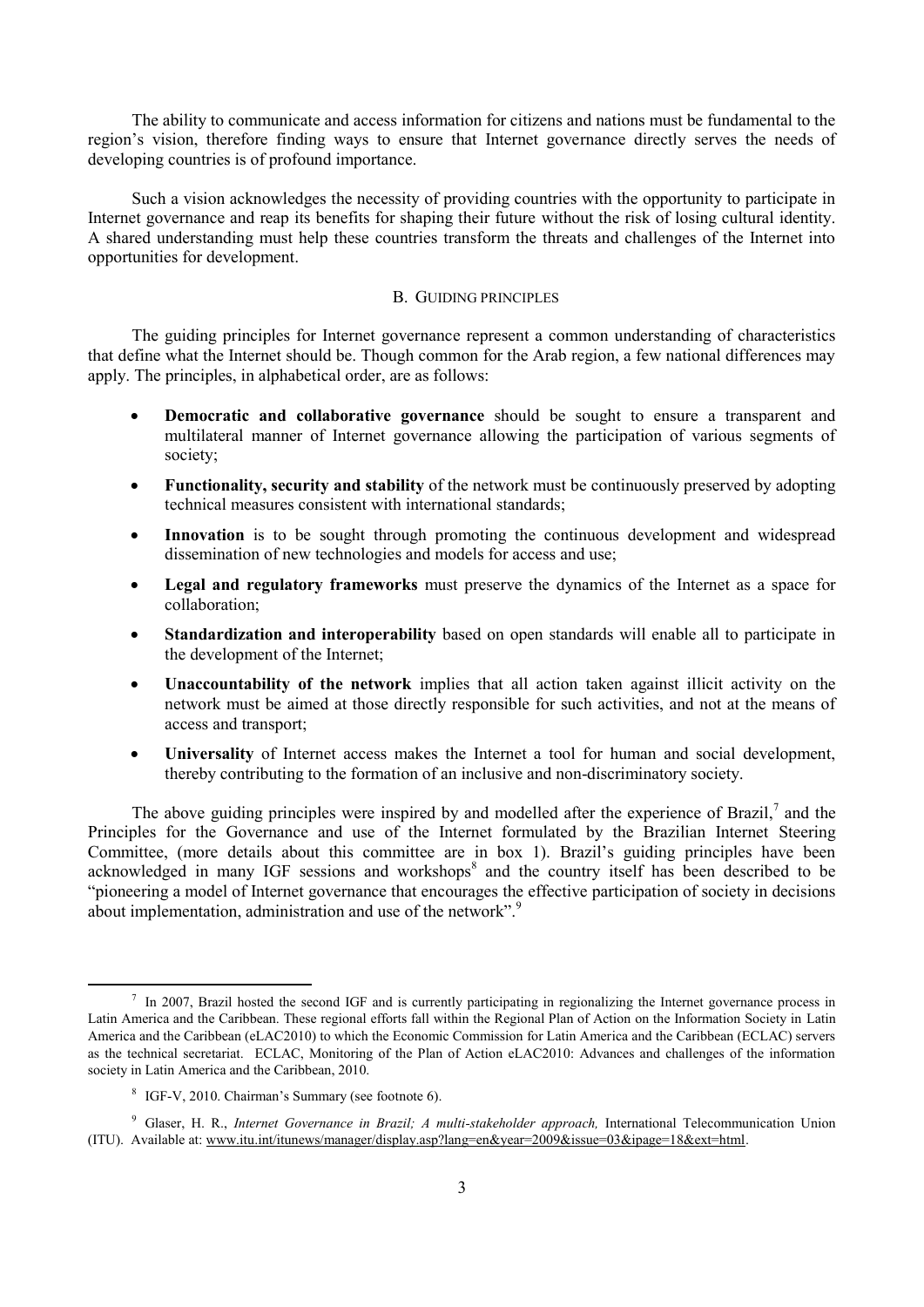These principles, high-level in nature, will provide strategic guidance for policymakers in the Arab region to derive policies that would help disseminate the benefits of the Internet while maintaining its robust and innovative model in their respective countries.

#### **Box 1. The Brazilian Internet Steering Committee**

The Brazilian Internet Steering Committee (CGI.br) was established by an inter-ministerial ordinance in 1995. Its objective is "coordinating and integrating all Internet service initiatives in Brazil, as well as promoting technical quality, innovation and the dissemination of the services available". The CGI.br model is based on multi-stakeholder participation by the Government, the private sector and the academic community. CGI.br involves representatives from civil society in discussions and debates on Internet priorities with the Government. As part of its activities, CGI.br issued a resolution that defines the guiding principles for Internet governance.

*Source*: Brazilian Internet Steering Committee, available at: [www.cgi.br/english/.](http://www.cgi.br/english/)

### (a) *National and regional policy formulation*

Formulating policies to enhance issues of Internet governance on the national and regional levels is of utmost importance. Arab governments will be able to promote the development of their countries if resulting projects and programmes are integrated into a national development plan of action. All stakeholders should be involved, be it governments as primary actors or the private sector and civil society. Their efforts should be coordinated within an enabling environment conducive to the financing and implementation of planned activities.

The existence of a supportive and predictable legal framework is an important prerequisite for providing this enabling environment. Review of relevant legislation must be carried out, where appropriate, with the aim of enacting modern, open and technologically-aware laws. Governments of the region must be aware of established Internet-related standards and norms set out by international organizations.

### (b) *Capacity-building*

 $\_$ 

The Internet provides rational, socially and economically-sustainable, as well as culturally-enriching opportunities for improving education and training that must be seriously pursued. Creating and taking advantage of educational processes and providing technical training and guidance at the highest level is of utmost importance and particular attention must be directed to research and development activities for specific areas of technology, including such subjects as IPv6, new Internet technologies, domain names, developing digital content and open-source software. Programmes that develop capabilities for start-up Internet enterprises (such as registries and registrars) to become globally competitive through information and communications technologies (ICTs) should also be initiated.

# C. PRIORITIES FOR ACTION

Most of the issues addressed by all five IGFs are of relevance to the Arab region. Issues of higher priority are reflected below.

- **Institutional Empowerment**: participating in global public Internet policymaking in order to shape more balanced, accountable, internationalized and transparent institutional governance schemes;
- **Critical Internet Resources**: making sure that the following CIR are managed on an equitable basis: (a) root zone files and root server system; (b) domain names; (c) Internet protocol addresses; (d) innovative and convergent technologies; and (e) technical standards;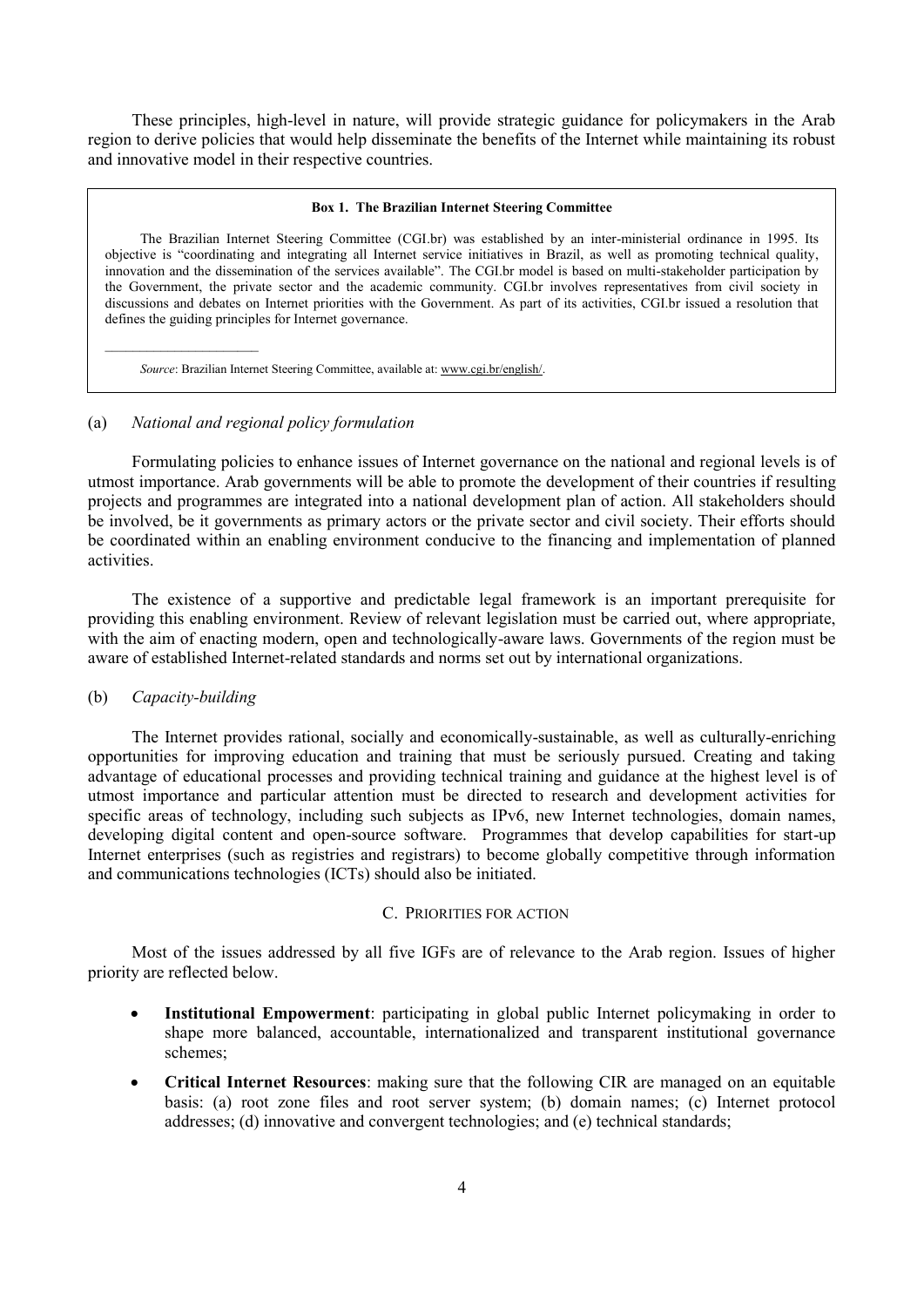- **Access**: enhancing Internet access and reducing the divide between the Arab and developed regions;
- **Cultural and Linguistic Diversity**: improving Internet diversity by increasing digital Arabic content as well as Arabic domain names;
- **Security**: enhancing the Internet's security and protecting users in the Arab world from cyber threats and risks;
- **Openness**: facilitating the move towards a more open Internet in the region and using this improved openness for development purposes.

It should be noted that the selected priorities above are not an exclusive list of issues covered. For instance, the recently discussed topic of "Internet governance for development" is in fact inherent within other topics. A number of suggested policy guidelines will directly contribute to fostering Internet governance for development.

More attention is awarded to current pressing challenges facing the Arab region. Thus, emerging technologies such as cloud computing discussed in IGF-V are not currently a priority topic. Future updates will allow additional programming on recent technological trends.

# D. TOWARDS A REGIONAL ROADMAP

The Internet Governance Forum was the result of global efforts to achieve good Internet governance, responding to the need and demand for a worldwide platform for deliberations by all stakeholders on Internet governance issues. Regional aspirations were also reflected through regional IGFs that unified the views and concerns of a number of regions. The Arab region must follow suit and define and unify priorities and target goals.

The development of a regional roadmap entails understanding what the region's priorities are, where to promote them, and how to formulate policies and later on, develop activities to achieve maximum impact and benefit from the decentralized feature of Internet governance. The regional roadmap should capitalize on existing national, regional and global efforts such as the WSIS, the Arab ICT Strategy (2007-2012) and the Regional Plan of Action for Building the Information Society.

The regional roadmap must promote long-term government spending on Internet governance issues, on specifically-tailored projects, and on research and development activities with the aim of reaching intended goals. It must provide incentives and regulatory schemes that enhance capabilities of all stakeholders in terms of human resource development and institution building.

Arab countries must ensure that all stakeholders" needs, including the specific requirements of the region's varied communities, are taken into consideration in the process of Internet governance. Quantitative as well as qualitative means must be deployed using indicators and other effective measures for monitoring performance.

# **III. PURPOSE OF THE ROADMAP**

Now that the IGF process is concluding, it is time for the Arab region to set up its own agenda of priorities that will tackle Internet governance from national and regional perspectives, with a sharp focus on the main themes of IGF. Accordingly, in 2010, ESCWA paved the way for the "Arab Regional Roadmap for Internet governance: Framework, Principles and Objectives", which was adopted by the League of Arab States during the Expert Group Meeting on Regional Roadmap for Internet Governance (25-26 October 2010) and will thus be implemented by its member countries on a national level.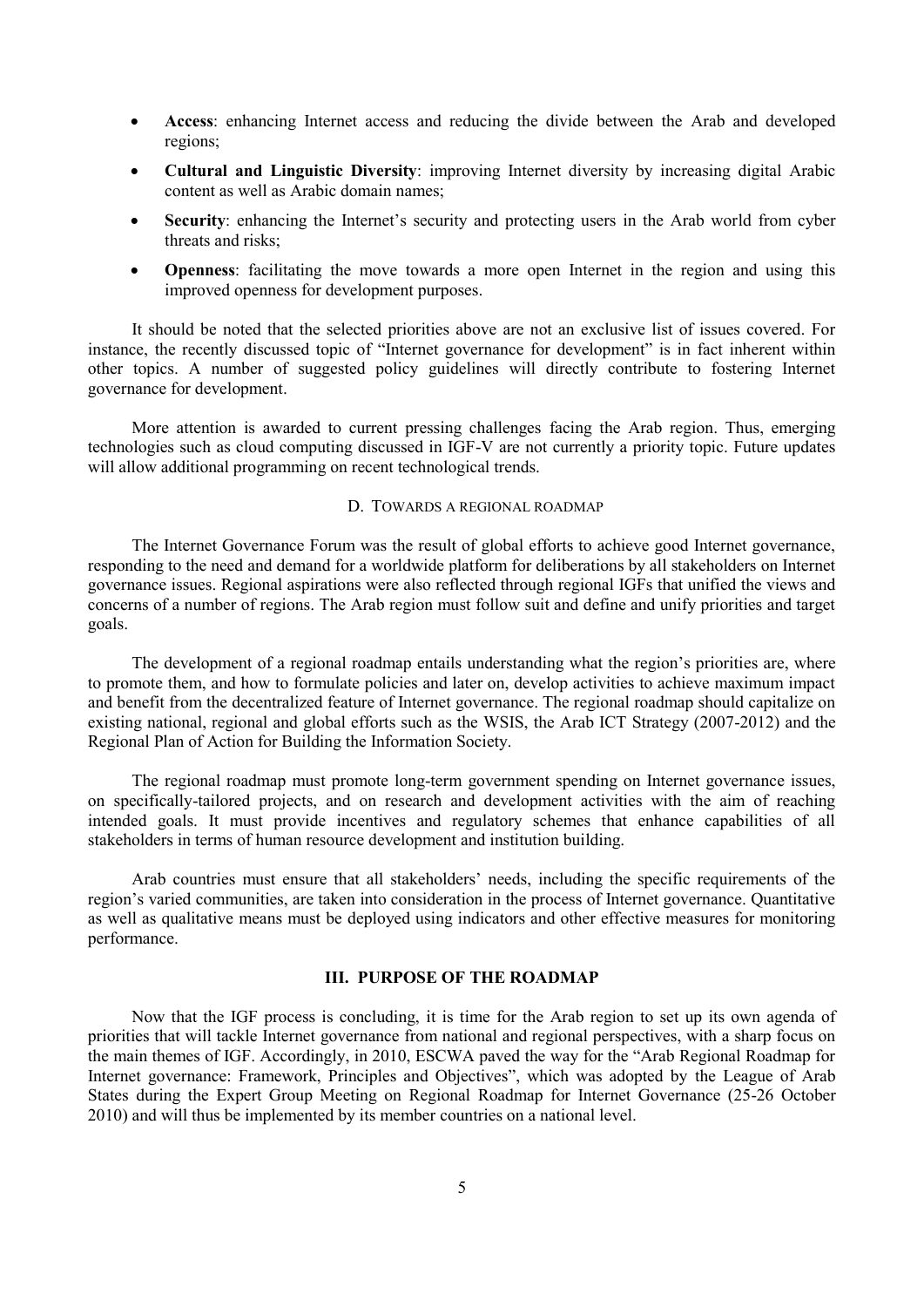Internet Governance issues are complicated, intertwined and rapidly evolving as is clearly shown by the change in focus themes of consecutive IGFs. Regional empowerment in the Internet governance arena needs time. Hence, the regional roadmap is needed to streamline efforts, translate discussions into actions, and sustain momentum even if the initial champions (political and technical activists) change.

This roadmap represents a clear strategic framework aimed at tackling Internet governance matters from a regional perspective by:

- Serving as a guideline for decision- and policy-makers in the Arab countries;
- Providing a first stage to launch a future follow-up process;
- Enabling Arab countries to effectively act on their views and needs within the global arena, hence proactively participating in an optimal global policy structure for Internet governance;
- Promoting the role of Arab countries as effective players in the global Internet society.

In the absence of such a solid, strategic document based on shared vision at the regional level, the Arab countries are at risk of the following:

- Dispersed and possibly duplicated efforts in all Internet governance issues;
- Weak representation of the region in international policymaking bodies;
- Minimal or even lack of regional partnerships for Internet governance;
- Absence of a point of reference for formulating national policies, projects and initiatives.

# **IV. ADOPTED METHODOLOGY**

# A. ROADMAP STRUCTURE AND POSITIONING

The methodology adopted for designing, managing and implementing this roadmap is inspired by the "result-based" model, employed by the United Nations for planning its programmes which determines objectives and expected accomplishments to be reached by adopting certain strategies. Success is measured using well-defined indicators of achievement. The roadmap is thus more of an articulation of what countries in the region hope to accomplish, rather than just what must be done.

This structure is referred to as the "Logical Framework" known for short as logframe. The logical framework is essentially a written tool for conceptualizing programmes. The programme components, objectives, expected accomplishments, external factors, strategies, activities and indicators of achievement are linked in a hierarchical and logical manner, the first three of which are included in this roadmap. There must be a **linkage** between all of these elements.

- **Objectives:** An objective is an overall desired achievement involving a process of change and aimed at meeting certain needs of identified end-users, within a given period of time. It should answer the question: "What does this subprogramme intend to achieve?"
- **Expected accomplishments:** An expected accomplishment is a succinct statement about the intended result, leading towards the achievement of objectives and answering the question: "What must happen in order to meet the objective of the subprogramme?"
- **External factors:** External factors are the expected and unexpected factors beyond the programme"s control that have a plausible influence on the achievement of the expected accomplishment.

[Figure I](#page-9-0) depicts the three main stages agreed on that will facilitate good Internet governance in the region. **Stage 1** comprises the current document: Arab Regional Roadmap for Internet Governance: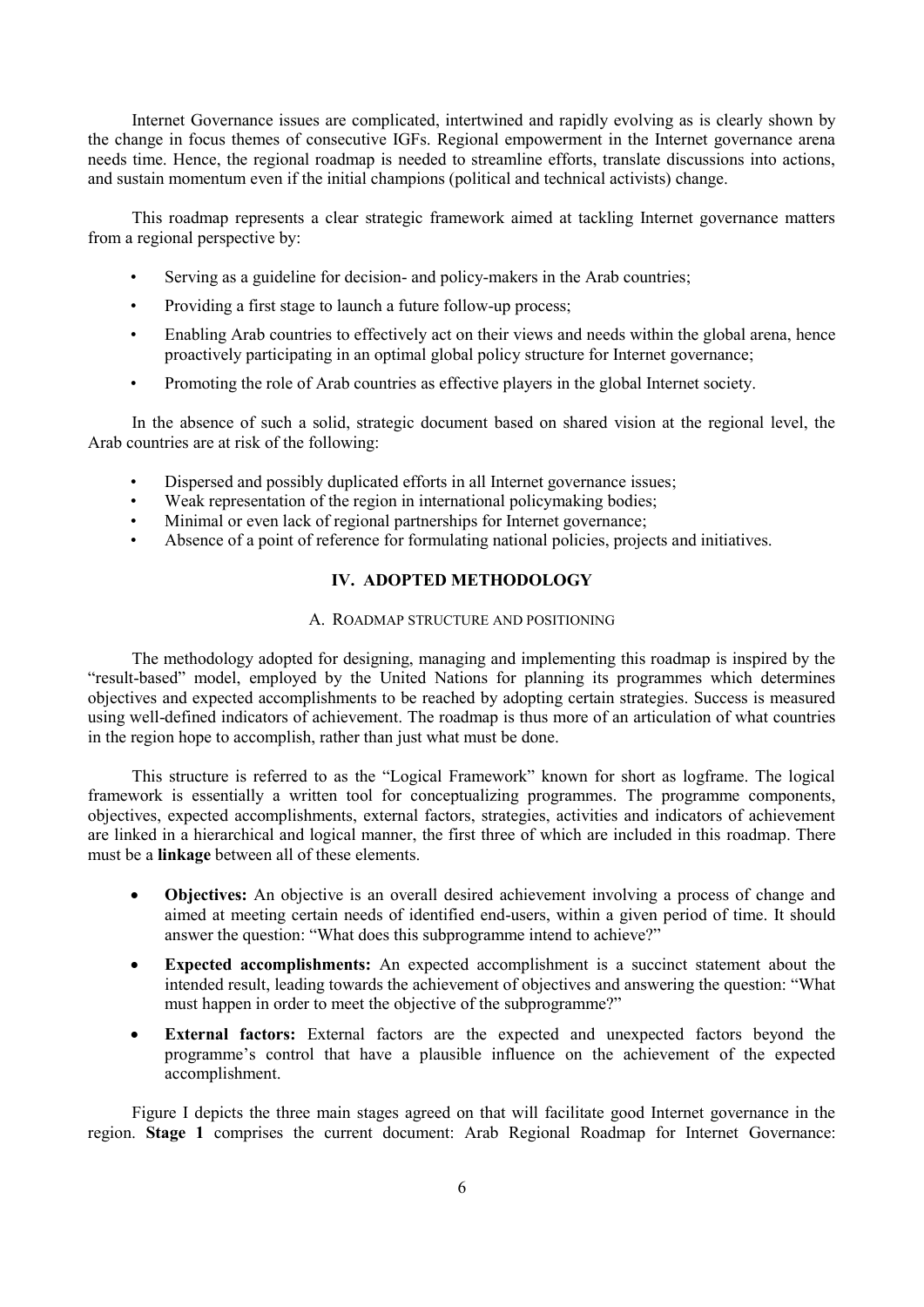Frameworks, Principles and Objectives. It should be noted that this roadmap considers other ongoing regional efforts that also serve the same purpose of good Internet governance. For example, the Arab ICT Strategy for 2007-2012 and the Regional Plan of Action (RPoA) for Building the Information Society both bring up matters of high relevance to the roadmap while ESCWA has a number of additional ongoing programmes and projects that directly contribute to its content.<sup>10</sup>

**Stage 2** is a complementary document entitled "Guidelines for the Implementation and Progress Monitoring of the Arab Regional Roadmap for Internet Governance" (see box 2).

<span id="page-9-0"></span>

**Figure I. Strategic framework and stages of Internet governance**

<sup>&</sup>lt;sup>10</sup> ESCWA has implemented a number of projects that directly contribute to the subprogrammes on institutional empowerment, access and diversity. The following are main activities: (a) contributing to key activities of Internet governance and participating in international meetings of the Internet Corporation for Assigned Names and Numbers (ICANN) and ITU; (b) promoting an Arabic domain name system to allow the use of Arabic in a domain name as well as to acquire and manage a new generic top-level domain ".arab" and its equivalent in Arabic script "عربي"; (c) promoting digital Arabic content (DAC) by encouraging the growth of the DAC industry and launching national competitions for selecting DAC initiatives that were deemed likely to succeed through an incubation process.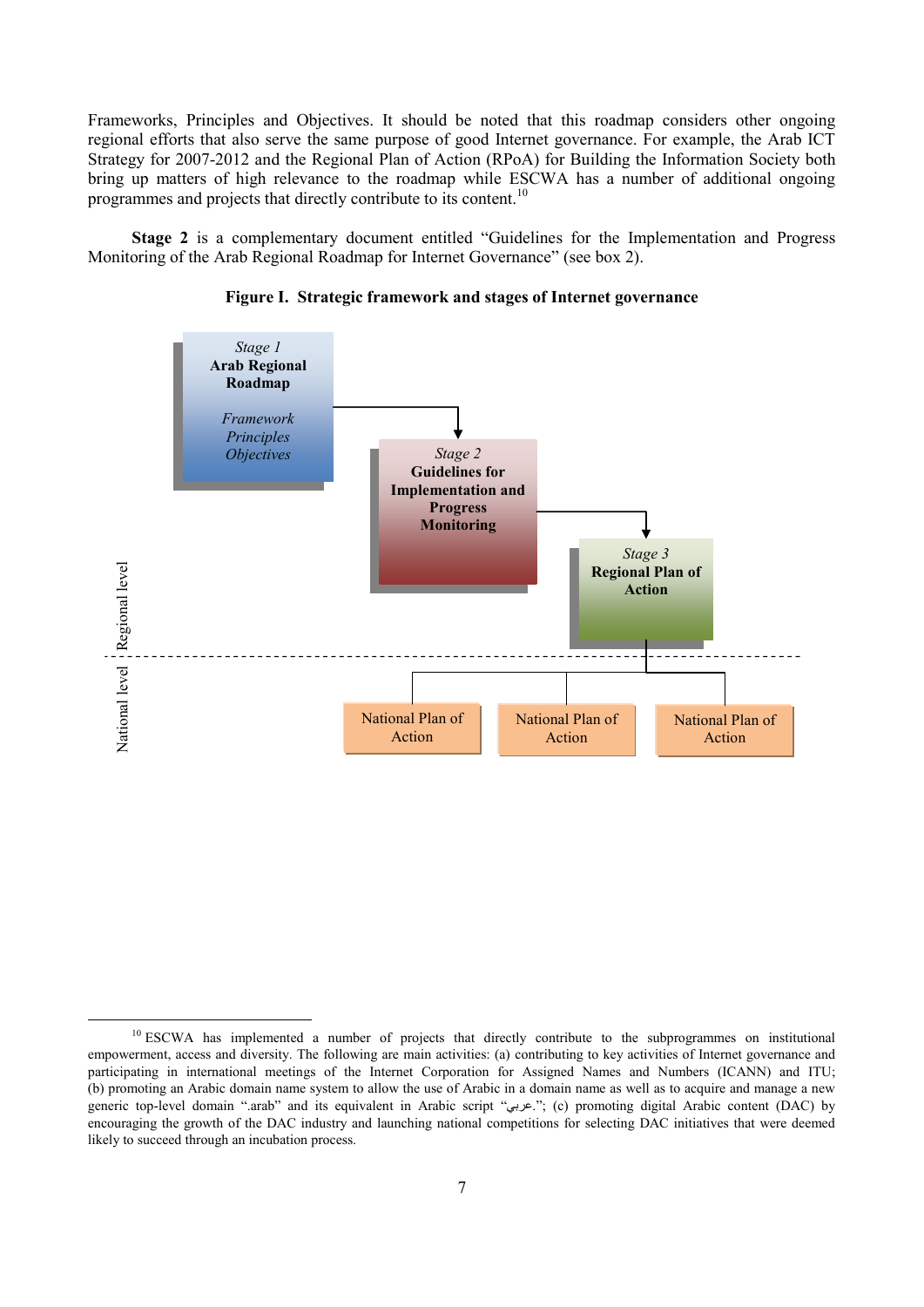#### **Box 2. Guidelines for the Implementation and Progress Monitoring of the Arab Regional Roadmap for Internet Governance**

The guidelines are a direct extension of the regional roadmap, proposing the means for implementation and progress monitoring. They include the following elements of the logframes: strategy, guidelines for policy and action and indicators of achievement.

- **Strategy:** highlights efforts to be made within a set time period to meet the needs of intended beneficiaries and to achieve the expected results;
- **Policy and action:** are proposals for policies to be formulated and actions to be taken to transform resources into outputs;
- Indicators of achievement: measure to what extent the objectives and expected accomplishments have been achieved.

These guidelines are to be refined, enriched and enhanced as part of planned public follow-up that is transparent and multi-stakeholder in nature. To this end, the Call from Arab Stakeholders has specified that the guidelines be reviewed through public online consultations and be part of the Arab IGF process once it is launched.

**Stage 3** builds on the previous two stages in the form an Internet governance plan of action that will define specific activities, projects, programmes, and initiatives on national and regional levels based on financial and human resources available to each country. This plan of action will be a collective effort and will be in line with the Arab ICT Strategy and the RPoA, avoiding duplication by integrating aspects of these documents that serve Internet governance issues. Figure II details the components of each stage.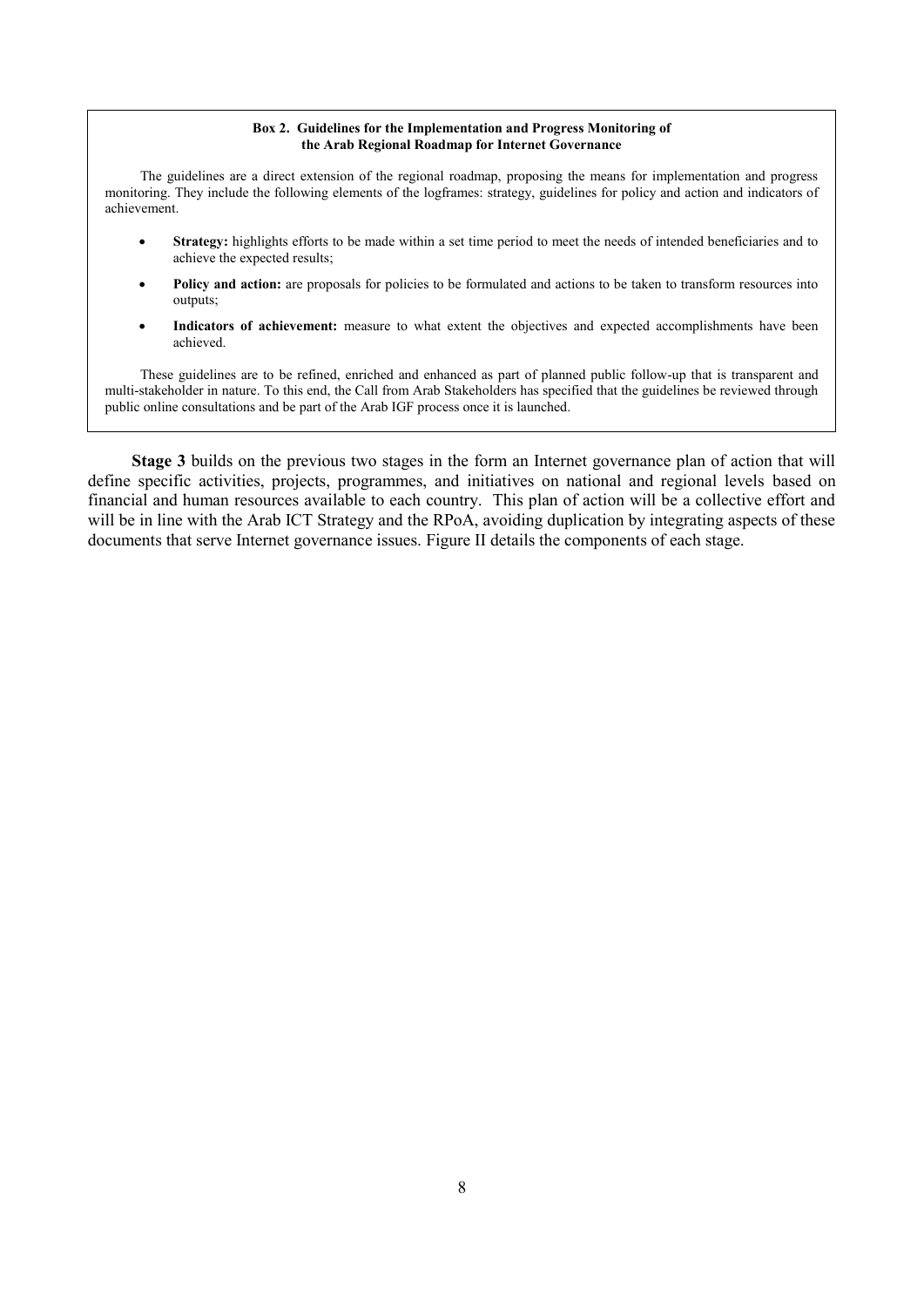

**Figure II. Regional roadmap structure and positioning**

Subprogrammes of the roadmap are based on themes identified during the IGF process. Issues and problems for subprogrammes have been researched and discussed in ESCWA's study "Internet Governance: Challenges and Opportunities for the ESCWA Member Countries".<sup>11</sup> Accordingly, a logical framework is

<sup>&</sup>lt;sup>11</sup> Internet Governance: Challenges and Opportunities for the ESCWA Member Countries (see footnote 3).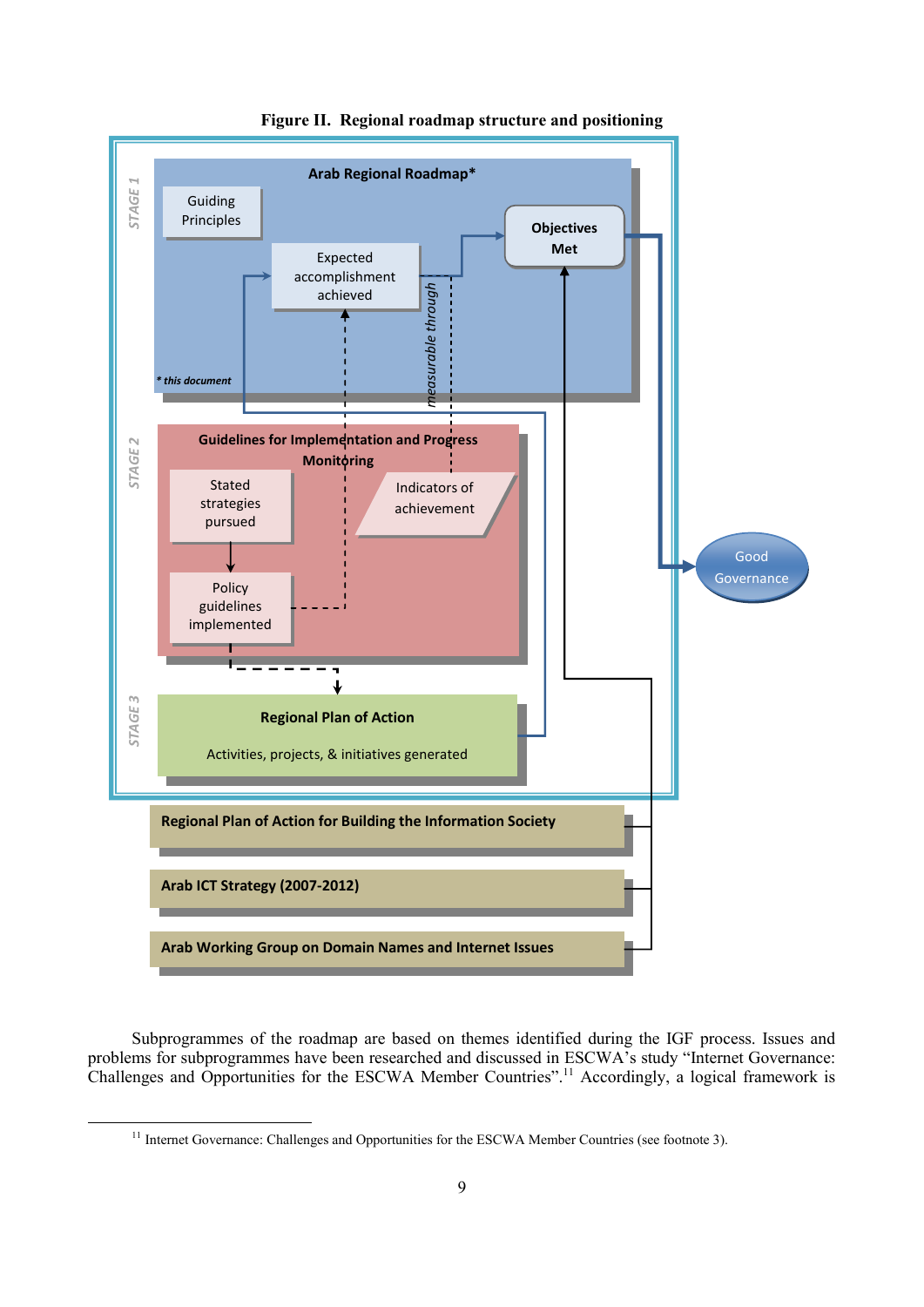developed for each subprogramme to articulate clear objectives and expected accomplishments. [Figure I](#page-12-0)II depicts the targets and objectives as formulated in the detailed logical frameworks in the following section.

# **Figure III. Subprogrammes, targets and objectives**

<span id="page-12-0"></span>

*Note: DNS: domain name system, TLDs: top-level domains, IP: Internet protocol*.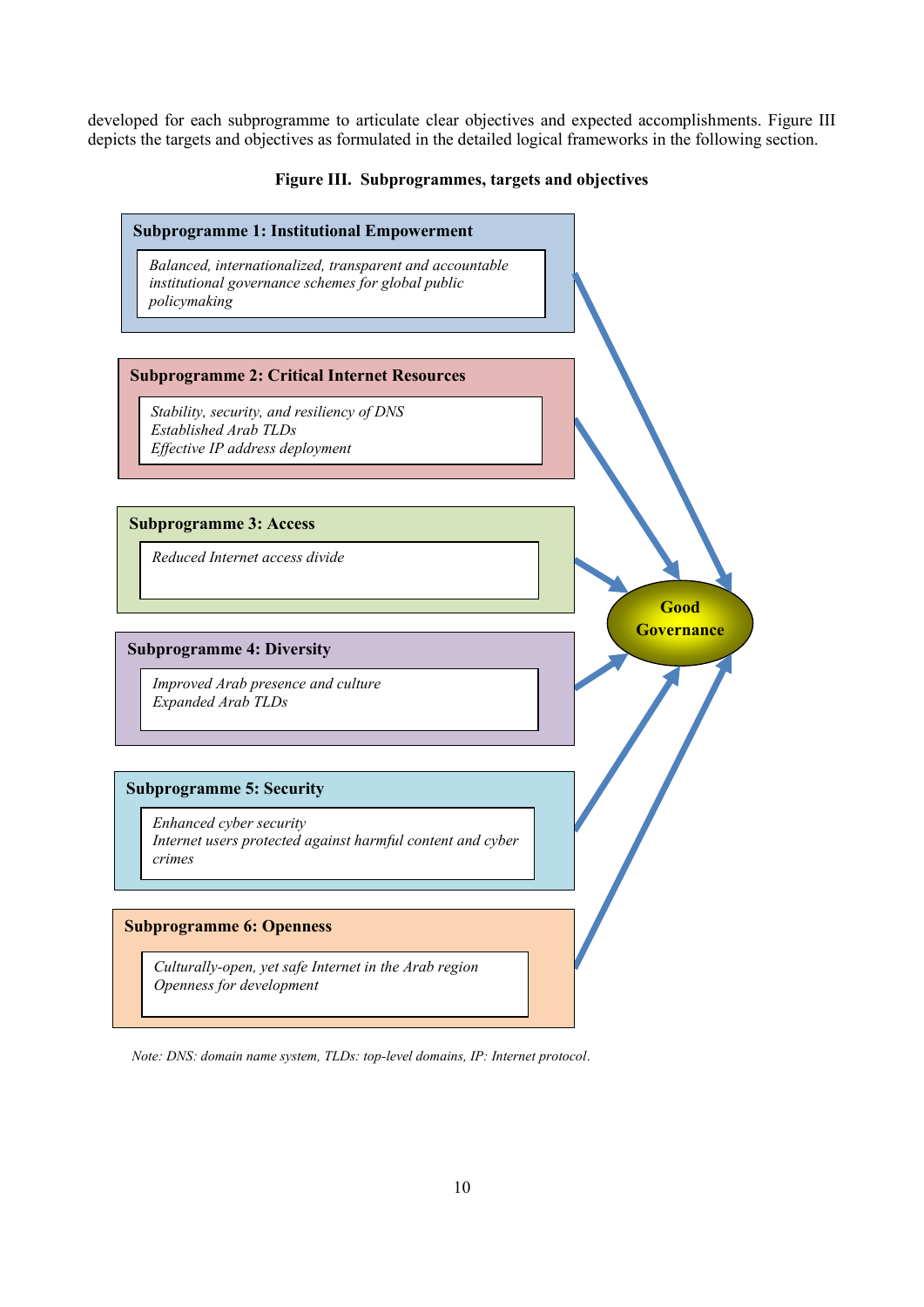## B. IMPLEMENTATION MODALITY AND PARTNERSHIPS

This roadmap consists of setting clear logical frameworks in the form of objectives and expected accomplishments for enhancing Internet governance and the role of the Arab region in a good governance scheme. The Arab region in general and/or Arab countries in specific can translate this roadmap into initiatives, projects and activities in line with one or more subprogramme of this roadmap. Thus, logframes suggested in this document can be adopted and implemented at the national level by Arab countries and at the regional level, either by the League of Arab States or other regional organizations. Proper resources must be allocated to activities on the national and/or regional level and then aggregated into a plan of action as previously explained. The formulation of the plan of action from the national to the regional level will thus be based on a bottom-up approach.

In such a case, member countries can adopt the roadmap on a national level and generate their own national plans of action in line with their resources and capacities. Setting the timeline for actions of the subprogrammes will be the responsibility of the adopting countries, but should be consistent with other member countries when possible.

On the regional level, the League of Arab States may ratify objectives and expected accomplishments suggested in this roadmap in an effort to harmonize implementation of activities among member countries. Partnership on the regional level is also key to developing, implementing and monitoring progress of this roadmap.

The above features characterize the roadmap while others are described in box 3.

#### **Box 3. Main roadmap features**

*Partnerships* between relevant stakeholders, public, private and civil societies, form a basis for transforming this roadmap into tangible projects and initiatives at the local, national or regional levels;

*Decentralization* will allow governments and involved stakeholders to monitor progress of their own work without the need for a central regional management authority. The collective efforts of various parties will then contribute to realizing the objectives of this roadmap;

*Modularity* is a basic structural component of the roadmap. Each subprogramme is an independent and self-contained module, yet allows for flexibility of structural changes. For example, new modules may be added as priority issues emerge and separate modules may be combined as necessary;

*Open-ended* timeframe will allow the extension of allocated periods of time for implementing the roadmap and reaching objectives. To start with, a period of five years will be allocated, to be extended in line with achieved results and follow-up. This feature of the roadmap will also allow adding, modifying, or deleting a subprogramme at any point in time as needed. It is recommended, however, to avoid major changes for at least the first two years;

*Leadership* is needed as a result of the modularity features. Countries or other stakeholders will be able to take leadership of one or more subprogrammes as "champions" to ensure proper implementation, monitor progress and coordinate activities among involved parties;

*Monitoring* progress is integral to the structure of each subprogramme, particularly through defined "indicators of achievement". Stocktaking is another method of choice for measuring progress towards planned objectives.

#### C. PROGRESS MONITORING

The outputs of implemented activities have to be evaluated in order to classify them either as successful or failed actions. The outputs of some activities are quantifiable, such as the percentage increase of top-level domain names in Arabic, while others are qualitatively assessed, such as the level of maturity of a law for e-commerce.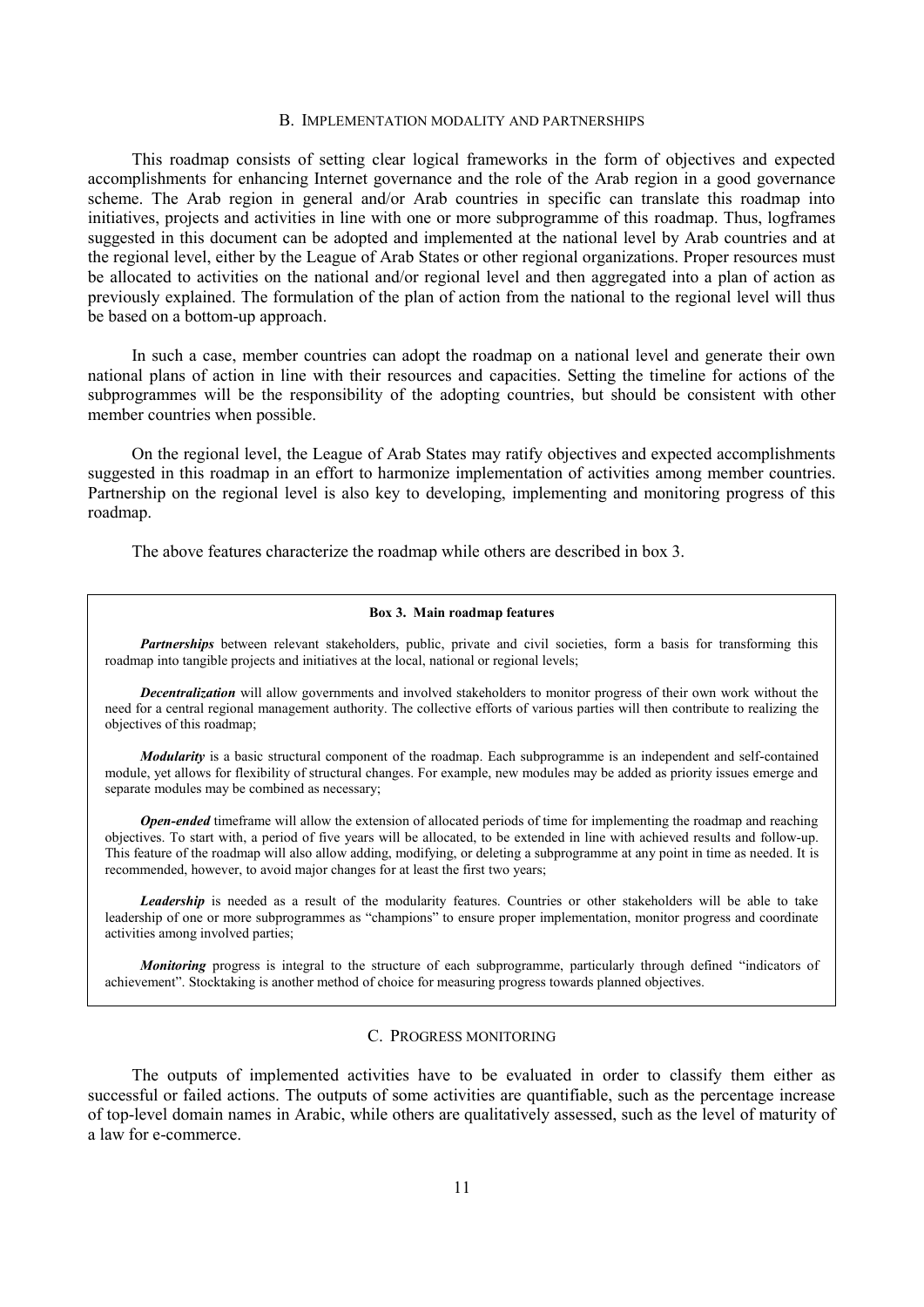While this monitoring process has to be on both national and regional levels, it may be done in two different ways: (a) by stocktaking and (b) by measuring indicators of achievement.

Stocktaking involves a separate entity that gathers reports and summaries of activities that were implemented in member countries. These reports would be analysed and progress in each subprogramme highlighted. This methodology requires a minimum level of structured follow-up, is more ad-hoc in nature and thus seen as quite feasible from the beginning.

A more methodical approach for monitoring the implementation of Internet governance goals is by means of indicators of achievement which measure the extent to which expected accomplishments have been achieved as a result of a subprogramme"s intervention. Measurements can be either quantitative or qualitative.

As previously explained, indicators of achievements that can be used as a basis to measure the impact of activities on Internet governance in a given Arab country are included in the document entitled "Guidelines for the Implementation and Progress Monitoring of the Arab Regional Roadmap for Internet Governance".

Implementation modality and progress monitoring can be a collective task whereby each country is allocated one subprogramme and the regional aggregation allocated to the League of Arab States.

### **V. SUBPROGRAMME 1: INSTITUTIONAL EMPOWERMENT**

Internet governance has evolved during the past few years into a structure that combines two main approaches: (a) a multi-stakeholder governance model based on bottom-up policymaking such as the model adopted by the Internet Corporation for Assigned Names and Numbers (ICANN); and (b) an intergovernmental model such as the model adopted by the International Telecommunication Union (ITU). The representation and contribution of Arab stakeholders concerned with Internet governance issues in both models, including governments, the business sector, civil society and academia, remains limited.

With the onset of the IGF, the Arab Internet community started to become aware of the importance of Internet governance. Arab countries have gradually improved the level of participation and representation of ICT policymaking bodies involved in Internet governance at the annual IGF meetings as well as periodic ICANN and ITU meetings. The Internet Governance Forum has been a useful platform for voicing the concerns and needs of developing countries. Though initially weak, Arab official and expert representation at IGFs has improved over the years.

As an indicator of the region's concern with Internet governance issues, the League of Arab States, through the Arab Telecommunications and Information Council of Ministers (ATICM), formed a working group named the Arab Working Group on Domain Names and Internet Issues (AWGDNII) in order to deal with matters related to the Internet and Arabic Domain Names. AWGDNII has been meeting on a regular basis to address issues including views of Internet governance at the policymaking level concerning ICANN and such other international bodies as ITU and the Internet Engineering Task Force (IETF).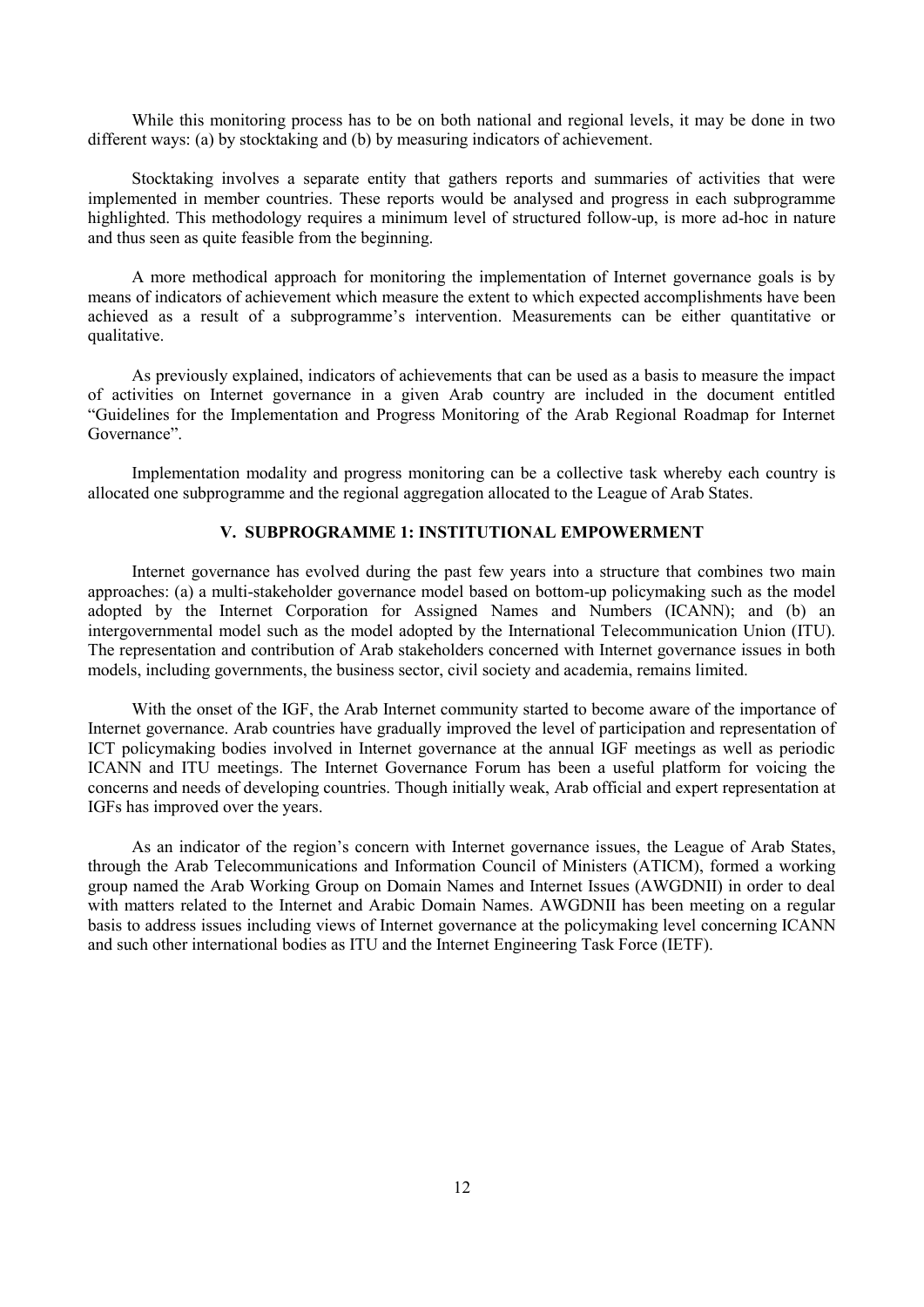| Objective                                                                                   | Expected accomplishments                                                                                                                                           |
|---------------------------------------------------------------------------------------------|--------------------------------------------------------------------------------------------------------------------------------------------------------------------|
| To play a substantial role in shaping a more                                                | EA1.1 Improved level of active participation of Arab stakeholders in                                                                                               |
| balanced, internationalized, transparent and<br>accountable institutional governance scheme | the Internet global public policymaking process                                                                                                                    |
| for global public policymaking.                                                             | EA1.2 Improved representation of all Arab stakeholders at the<br>leadership and decision-making level in Internet public<br>policymaking bodies and constituencies |
|                                                                                             | EA1.3 A robust regional mechanism for advocating<br>Internet<br>governance issues launched                                                                         |
|                                                                                             | EA1.4 Enhanced cooperation on the subregional level                                                                                                                |
| External factors                                                                            |                                                                                                                                                                    |
|                                                                                             | Internet governance bodies are receptive to the Arab region's efforts to take part in policymaking activities.                                                     |

### TABLE 2. LOGFRAME FOR INSTITUTIONAL EMPOWERMENT

# **VI. SUBPROGRAMME 2: CRITICAL INTERNET RESOURCES**

Critical Internet Resources refer to resources without which the Internet cannot function. Overseeing these resources on an equitable basis is important for Internet governance functions. Issues relating to their management include:

- Administration of the root zone files and root server system;
- Administration and allocation of domain names;
- Internet Protocol (IP) addresses;
- Innovative and convergent technologies;
- Technical standards.

Currently, administration of the master root zone file lies within the jurisdiction of a single government authority – a possible vulnerability of the system and a challenge to the Arab region. The basic stability of the Internet is maintained by means of mirror root servers around the world, including in three Arab countries. Yet, stability is diminished through increased Internet access, Web devices, and innovative Web applications and services which have the potential to destabilize the Internet.

Ensuring the stability, security and resiliency of the Internet thus becomes of paramount importance particularly through formulating policies that reflect global interoperability and cooperation. The security of the domain name system (DNS) falls within the framework of such policies, particularly since the DNS has become the target of malicious activities and attacks.

Then again, the DNS has been the subject of effort for expansion into new top level domains (TLDs) as well as the introduction of Internationalized Domain Names (IDNs), leading to the reinvigoration of the domain name industry including its registrar constituents. The expected surge in new domain name registrations will soon face the depletion of available numbers within version 4 of the IP (IPv4). That is why organizations and companies worldwide have moved towards adopting and implementing IPv6.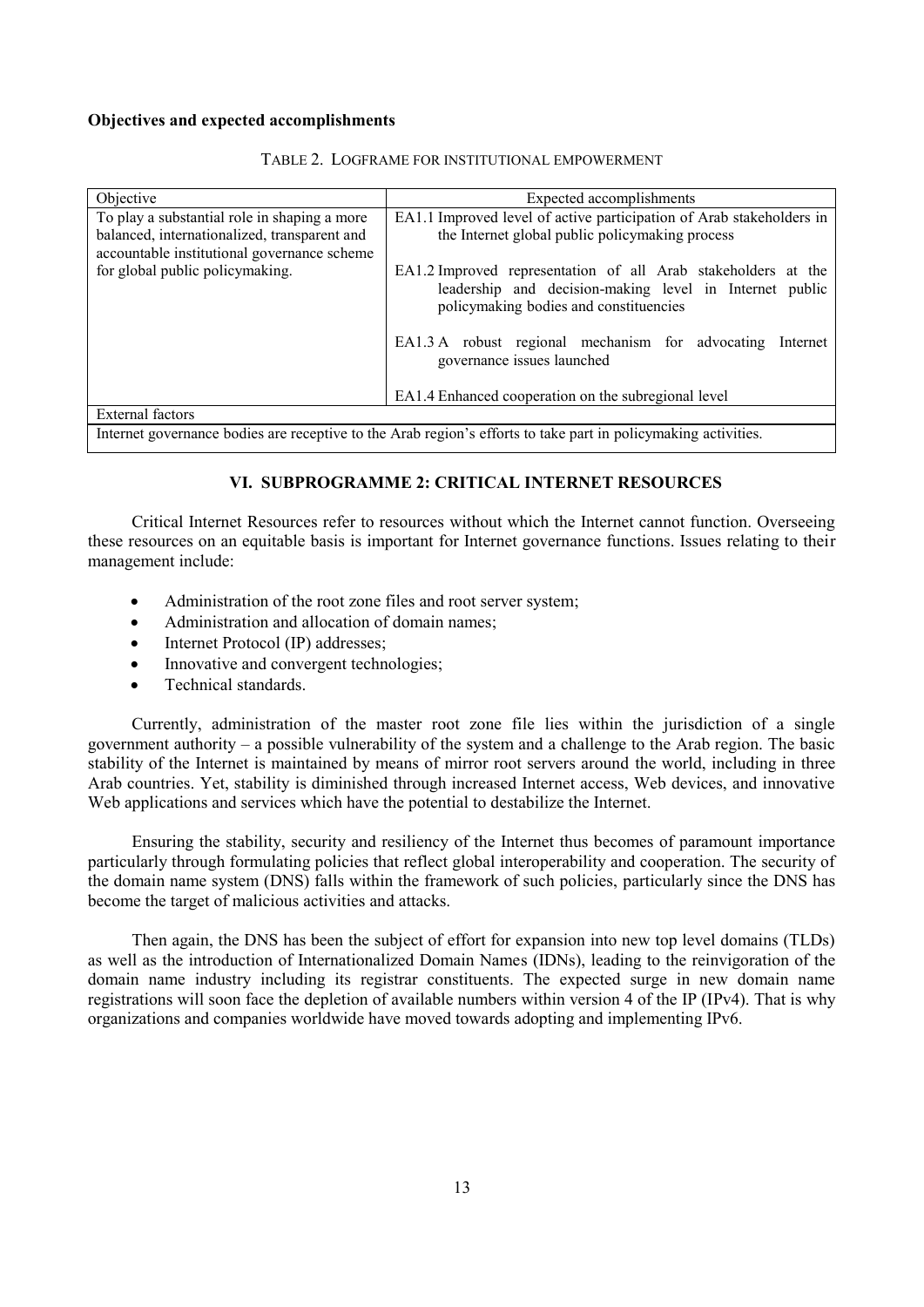| Objective                                                                                         | Expected accomplishments                                                                                                                 |
|---------------------------------------------------------------------------------------------------|------------------------------------------------------------------------------------------------------------------------------------------|
| 1. To ensure the stability, security, and<br>resiliency of DNS                                    | EA1.1 Improved implementation of security measures for DNS in<br>the Arab region                                                         |
| 2. To expand TLDs pertaining to the Arab<br>region in DNS                                         | EA2.1 Enhanced role of the Arab region in the decision making<br>process for developing DNS<br>EA2.2 Improved Arab presence in TLD space |
| 3. To effectively deploy IP addresses                                                             | EA3.1 Increased number of IPs in the Arab region<br>EA3.2 Increased regional capacity for implementing IPv6                              |
| External factors                                                                                  |                                                                                                                                          |
| International Internet governance institutions show a willingness to cooperate;<br>$\blacksquare$ |                                                                                                                                          |

#### TABLE 3. LOGFRAME FOR CRITICAL INTERNET RESOURCES

Regional Internet Registries will be supportive of the Arab region's efforts to improve the status of relevant resources.

# **VII. SUBPROGRAMME 3: ACCESS**

Access to the Internet involves a number of issues including communications, resources, services and the ability to reach online information. Although access is not a problem per se for developed countries, it holds high priority for developing countries. To achieve an appropriate level of access there is a need to have suitable digital content, reliable and reasonably-priced connectivity, as well as upgraded and improved infrastructure. On the one hand, the presence of these conditions encourages non-Internet users to access and utilize the Internet while, on the other hand, improves online experience and added value for current and regular Internet users.

However, many communities in the Arab world are still short of the basic requirement to access the Internet: access devices. High prices of these devices and in some cases their increased complexity constitutes a deterrent to their acquisition, particularly by disadvantaged populations. Even though there are ambitious national and local initiatives to facilitate access to Internet devices through community centres, they are still insufficient to achieve a notable effect. Attention to persons with special needs is still lacking in terms of determining their requirements and supplying them with technologically suitable devices.

Language is another deterrent to increased access to online content. Suitable and useful content, particularly in the Arabic language, is still limited to about 0.3 per cent of all online content, an extremely small proportion considering that Arabic speakers account for 5 per cent of the population worldwide. Most people in the Arab region prefer to obtain online information and access services using their native Arabic language. Even when accessing websites, there is an obvious preference to use the Arabic language for defining and accessing domain names, which were till recently limited to the use of the American Standard Code for Information Interchange (ASCII) characters. The introduction of IDNs and the registration of Arabic domain names at the beginning of 2010 are milestones in a forthcoming resolution of the language issue.

Needless to say, fast and inexpensive connectivity is necessary to ensure improved user experience. There is a need to upgrade the currently available regional infrastructure and at the same time ensure the acquisition of international bandwidth at lower prices.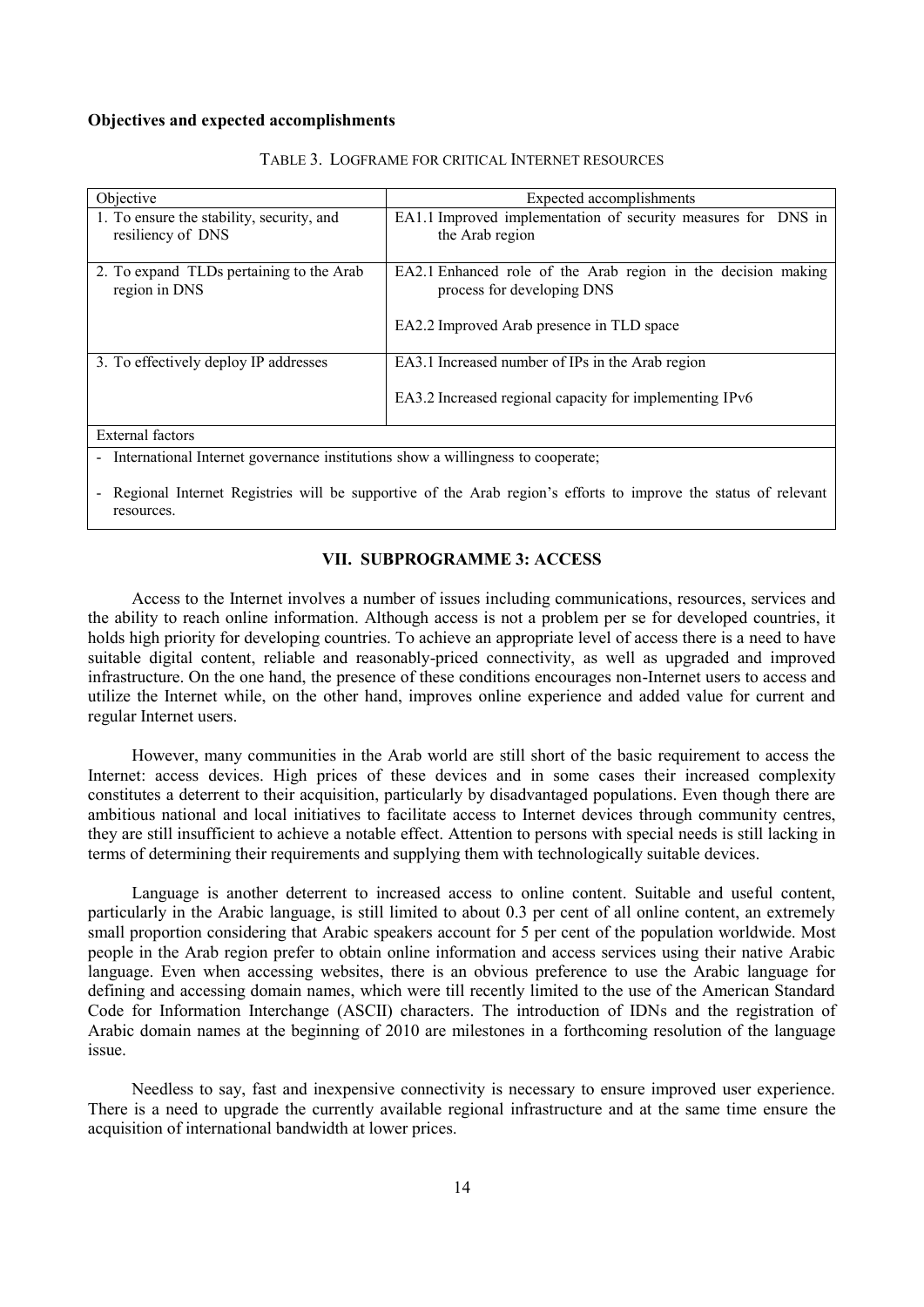The number of Internet users is nearing two billion, which is still less than 30 per cent of world population. By improving access, the Arab region can contribute to the growth of these numbers.

# **Objectives and expected accomplishments**

| Objective                                                                     | Expected accomplishments                                                                                                         |
|-------------------------------------------------------------------------------|----------------------------------------------------------------------------------------------------------------------------------|
| To narrow the Internet access divide<br>between the Arab region and developed | EA1.1 Increased usage of Internet access devices and access points                                                               |
| regions                                                                       | EA1.2 Enhanced presence of Arabic digital content and user-friendly<br>Internet applications including Arabic addressing schemes |
|                                                                               | EA1.3 Enhanced network infrastructure allowing access to the<br>Internet                                                         |
|                                                                               | EA1.4 Decreased cost of Internet access                                                                                          |
| External factors                                                              |                                                                                                                                  |
| - Global cooperation in enforcing policies for reducing connectivity costs;   |                                                                                                                                  |

- Availability of low-cost access devices with new technologies.

**.** 

# **VIII. SUBPROGRAMME 4: CULTURAL AND LINGUISTIC DIVERSITY**

Diversity in cyber space is an issue that cuts across the Internet governance debate. It is at the core of a more inclusive information society and was strongly supported in both the WSIS Geneva Declaration of Principles and the Tunis Commitment. The outcomes from both phases stressed the fact that maintaining cultural and linguistic diversity constitutes a prerequisite for the flexible integration of users from different backgrounds in the information age.

To satisfy a variety of users, the issue of Internet cultural and linguistic diversity is thus addressed on three levels: online content diversity, internationalization of domain names and user diversity. Enhancing user diversity overlaps the issue of Internet "access". Thus improving access will lead to increased numbers of Arab users which in turn will lead to enhanced user diversity.

Multilingualism is a key concept for ensuring true diversity. Till now, English is the most dominant language online and Arabic ranks seventh in terms of Internet users by language.<sup>12</sup> However, promoting digital content is not only confined to content written in the Arabic language, but also extends to material developed about the region in other languages, such as cultural heritage content.

The current status of the content industry within the region and the lack of national strategies for its further development are the main obstacles to flourishing Internet diversity. Investment in research and development is also quite weak, the pursuit of which would greatly enhance the presence of Arabic language processing tools and applications. This is mainly due to a lack of funding, incentives and awareness.

<sup>&</sup>lt;sup>12</sup> *Internet World users by Language; Top 10 Languages*, 2010. Internet World Stats; Usage and Population Statistics. Available at: www.internetworldstats.com/stats7.htm.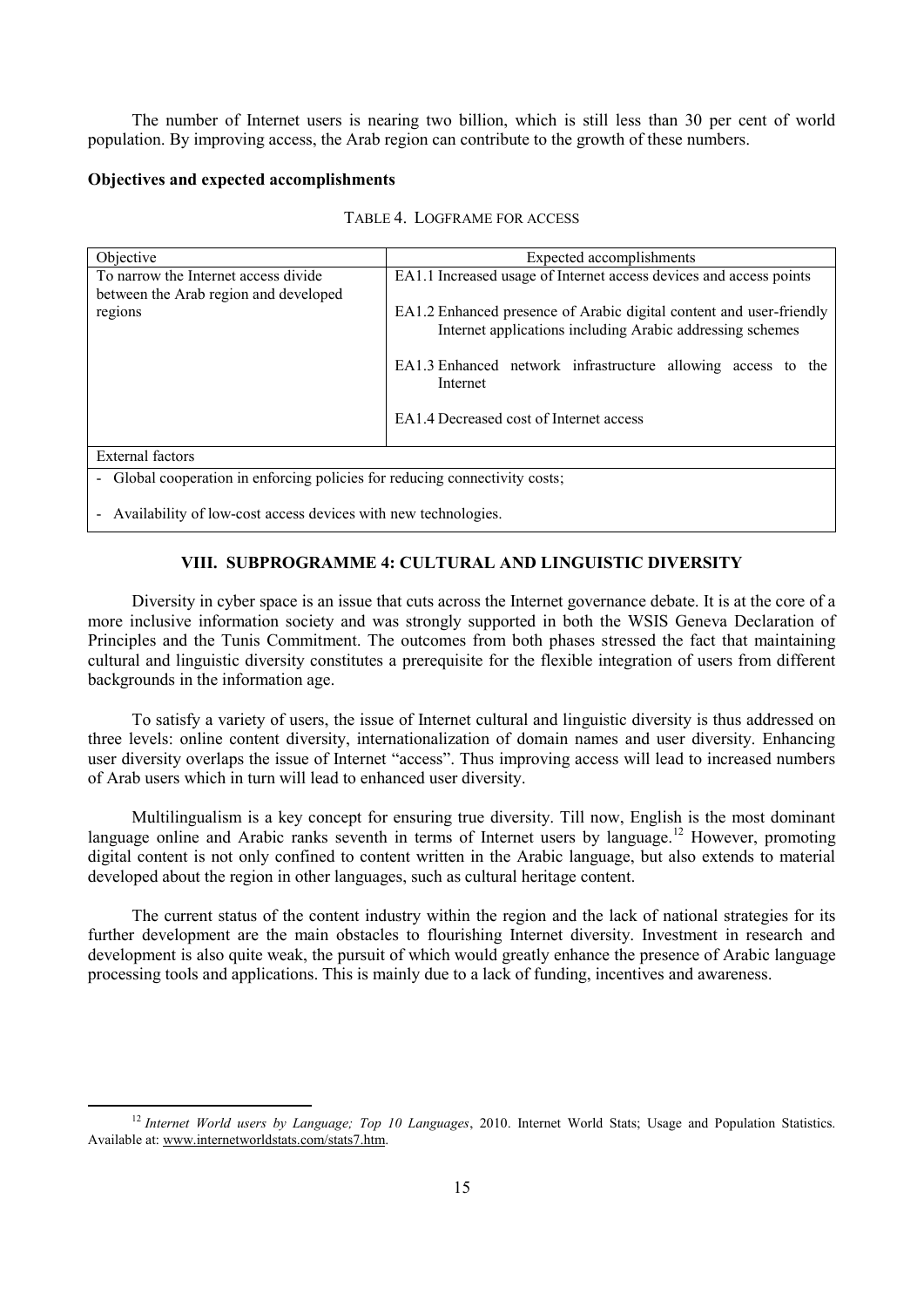| Objective                                                                        | Expected accomplishments                                                                                         |
|----------------------------------------------------------------------------------|------------------------------------------------------------------------------------------------------------------|
| 1. To improve the presence of the Arabic<br>language and culture on the Internet | EA1.1 Improved availability of digital Arabic content and services<br>online                                     |
|                                                                                  | EA1.2 Enhanced number of Arab Internet users                                                                     |
| 2. To expand TLDs pertaining to the Arab<br>region in DNS                        | EA2.1 Enhanced role of the Arab region in the decision-making<br>process for developing DNS                      |
|                                                                                  | EA2.2 Improved Arab presence in TLD space                                                                        |
| External factors                                                                 |                                                                                                                  |
|                                                                                  | Availability of funding to invest in a digital content industry and finance research and development activities. |

#### TABLE 5. LOGFRAME FOR DIVERSITY

# **IX. SUBPROGRAMME 5: SECURITY AND PRIVACY**

Since the initial IGF meeting, security has been considered a cornerstone theme and topics addressed include DNS, Public Key Infrastructure (PKI), Internet attacks, security awareness and policies and legal measures to ensure a safe and secure Internet experience worldwide. Security is a very broad area where multiple topics must be tackled, since ignoring one or more while securing other areas would still jeopardize the safety of Internet users.

The number of Internet users is increasing at a very rapid rate and coming quite close to 2 billion. The increase in online content and e-services results in an increase in the number of users and vice-versa. However, this puts thousands and millions of new and novice Internet users at risk. Accordingly, Internet security has two focus areas: network assets and personal assets; where the former include hardware, software and connectivity and the latter include user devices and data.

Most common types of attacks are driven by viruses, Trojan horses, worms, and spyware which on many occasions are collectively named malware. The lack of user awareness concerning security risk and vulnerabilities of operating systems and applications allows such malicious software to sabotage and damage network assets or harm personal user assets through stealing, modifying or deleting user data. Attacks that affect the infrastructure backbone such as submarine cable damage may jeopardize the entire regional connectivity.

It has also been voiced, through discussions on Internet openness that the Internet should provide a safe haven where individuals can express their own ideas and safely use its services without the fear of harmful impact. In a paradigm for privacy/safety in the Internet environment, users should be able to post ideas anonymously and have their privacy preserved.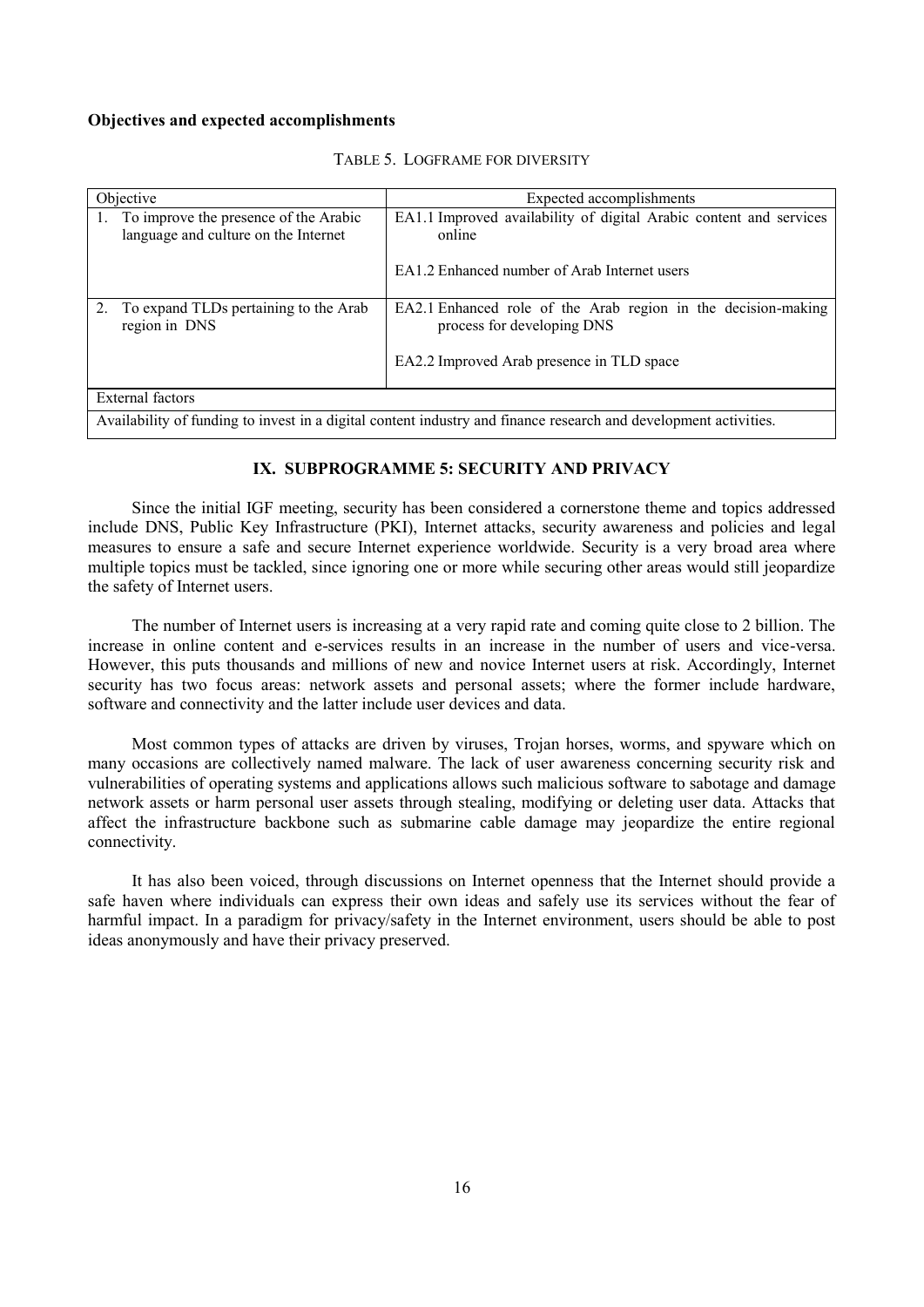| Objective                                                       | Expected accomplishments                                           |
|-----------------------------------------------------------------|--------------------------------------------------------------------|
| To enhance cyber security in the Arab                           | EA1.1 Reduced number of reported incidents that negatively impact  |
| region                                                          | the Internet service in the Arab region                            |
|                                                                 | EA1.2 Decreased incident response time                             |
|                                                                 | EA1.3 Increased Internet security measures                         |
|                                                                 | EA1.4 Enhanced user awareness on security matters                  |
|                                                                 | EA1.5 Established policy and legal frameworks for cyber security   |
|                                                                 |                                                                    |
| 2.<br>To protect Arab Internet users against                    | EA2.1 Established policy and legal framework for content filtering |
| harmful content and cyber crimes                                | and censorship                                                     |
| <b>External factors</b>                                         |                                                                    |
| International, regional and national cooperation on cyber laws. |                                                                    |
|                                                                 |                                                                    |

# TABLE 6. LOGFRAME FOR SECURITY

# **X. SUBPROGRAMME 6: OPENNESS**

Internet openness and its constituent topics are seen as closely connected to legislation currently in place within the Arab countries that defines the principle of privacy and/or freedom. This legislation has resulted in measures implemented by governments in the region that defines a framework for access to information and knowledge; privacy and data protection, filtering and censorship and intellectual property. Local and regional cultures within the Arab world strongly affect the manner in which governments and even individuals address the issue of openness. A vast gap separates the views of the Arab region from other regions, particularly those of developed countries.

While ESCWA countries have not regulated free speech and censorship on the Internet, they have addressed these issues in national laws, including those relating to media and information which regulate the press, television and radio broadcasting, as well as those relating to penal and criminal laws. Internet openness is thus considered a grey area that requires clear laws to regulate online speech and expression.

Closely connected to openness is the issue of privacy, since ensuring user privacy would facilitate expression of Internet users' views and opinions without fear of repercussions. This is an area of overlap with the security subprogramme.

Intellectual property is also the subject of substantial debate in the Arab region and interregionally, generating different views and levels of interest. It has been noted that copyright and licensing laws place Arab countries, and developing countries in general, at a disadvantage when attempting to access scientific research and knowledge.